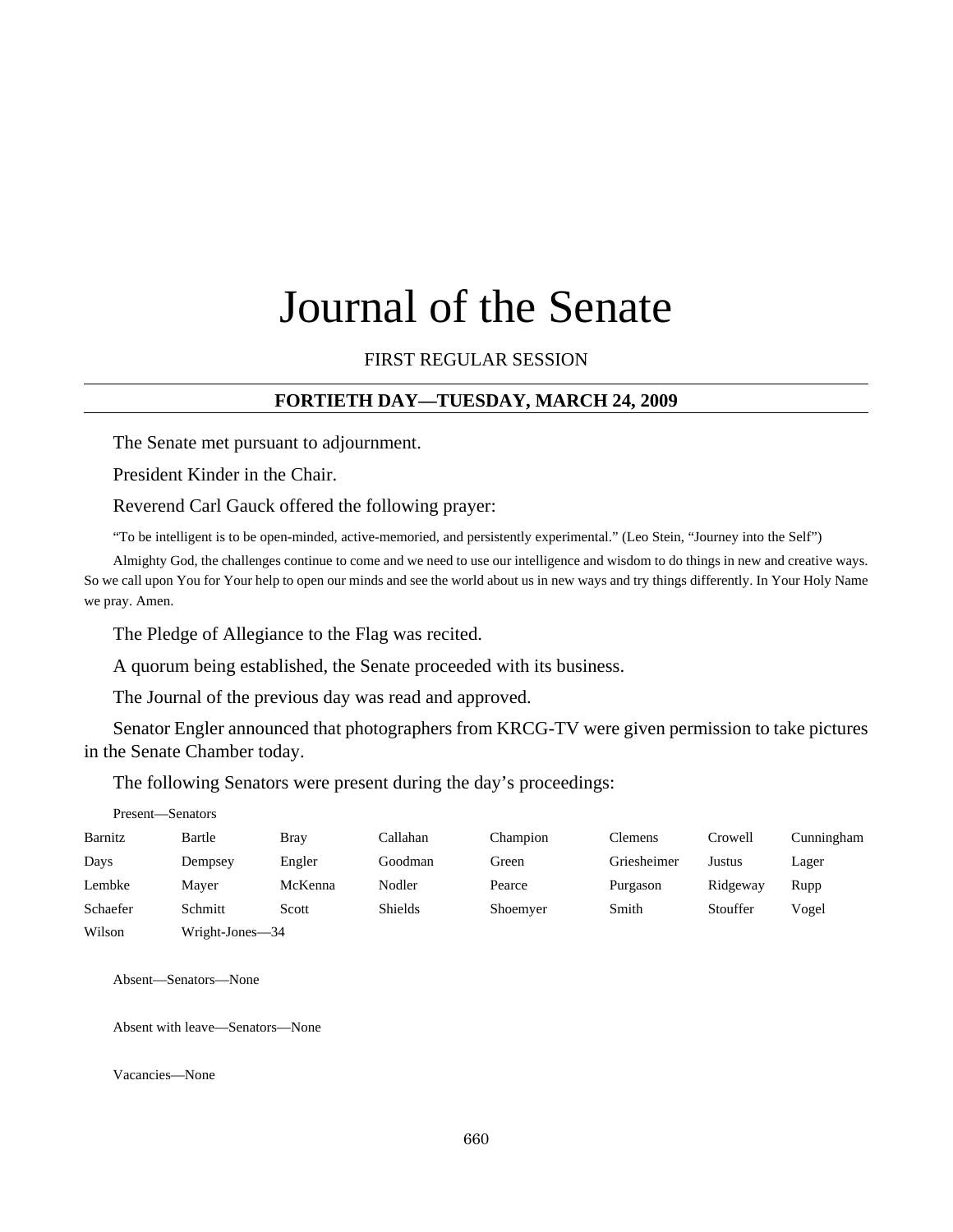The Lieutenant Governor was present.

Senator Nodler assumed the Chair.

#### **RESOLUTIONS**

Senator Engler offered Senate Resolution No. 576, regarding Roosevelt Elementary School, Farmington R-VII School District, which was adopted.

Senator Engler offered Senate Resolution No. 577, regarding Washington-Franklin Elementary School, Farmington R-VII School District, which was adopted.

Senator Purgason offered Senate Resolution No. 578, regarding Wayne E. Compton, which was adopted.

Senator Justus offered the following resolution:

#### SENATE RESOLUTION NO. 579

BE IT RESOLVED by the Senate of the Ninety-fifth General Assembly, First Regular Session, that Senate Rule 71 be amended to read as follows:

"Rule 71. All resolutions proposing amendments to the constitution shall be treated, in all respects, in the introduction and form of proceedings on them in the senate, in the same manner as bills. All other orders and resolutions (except courtesy resolutions) shall be referred to a committee unless the senate otherwise expressly allows by a majority vote of senators elected. Courtesy resolutions will be read only upon request of the senator offering the resolution. Courtesy resolutions shall be printed in the Journal only upon the request of the senator offering the resolution. A senator who wishes to offer a courtesy resolution which is not to be read or printed **[**may file the resolution with the secretary of senate who will show the resolution in the Journal as having been adopted by the senate**] shall provide a copy of the resolution in draft form to each senator, who shall have five days in which to object to the adoption of the resolution by the senate. Such objection shall be filed with the secretary of the senate. If one or more senators object to the resolution, then the resolution shall not be shown as having been adopted by the senate and shall only contain the signatures of those senators who wish to sign the resolution. If no senator objects to the proposed resolution within five days of having been provided a draft copy of the resolution, then the secretary of the senate shall prepare properly inscribed copies of the resolution with a notation in the Journal, if the senate is in session, that the resolution has been adopted by the senate**.".

Senator Crowell offered Senate Resolution No. 580, regarding the 2008-2009 Class 2 District 3 Champion Meadow Heights girls basketball team, which was adopted.

Senator Crowell offered Senate Resolution No. 581, regarding the 2008-2009 Class 3 District 1 Champion Charleston boys basketball team, which was adopted.

## **SENATE BILLS FOR PERFECTION**

Senator Shields moved that **SB 291** be taken up for perfection, which motion prevailed.

Senator Shields offered **SS** for **SB 291**, entitled:

# SENATE SUBSTITUTE FOR SENATE BILL NO. 291

An Act to repeal sections 160.534, 160.730, 163.011, 163.043, 166.300, 313.775, 313.778, and 313.822, RSMo, and to enact in lieu thereof eleven new sections relating to education, with an effective date for a certain section and an emergency clause for certain sections.

Senator Shields moved that **SS** for **SB 291** be adopted.

Senator Rupp assumed the Chair.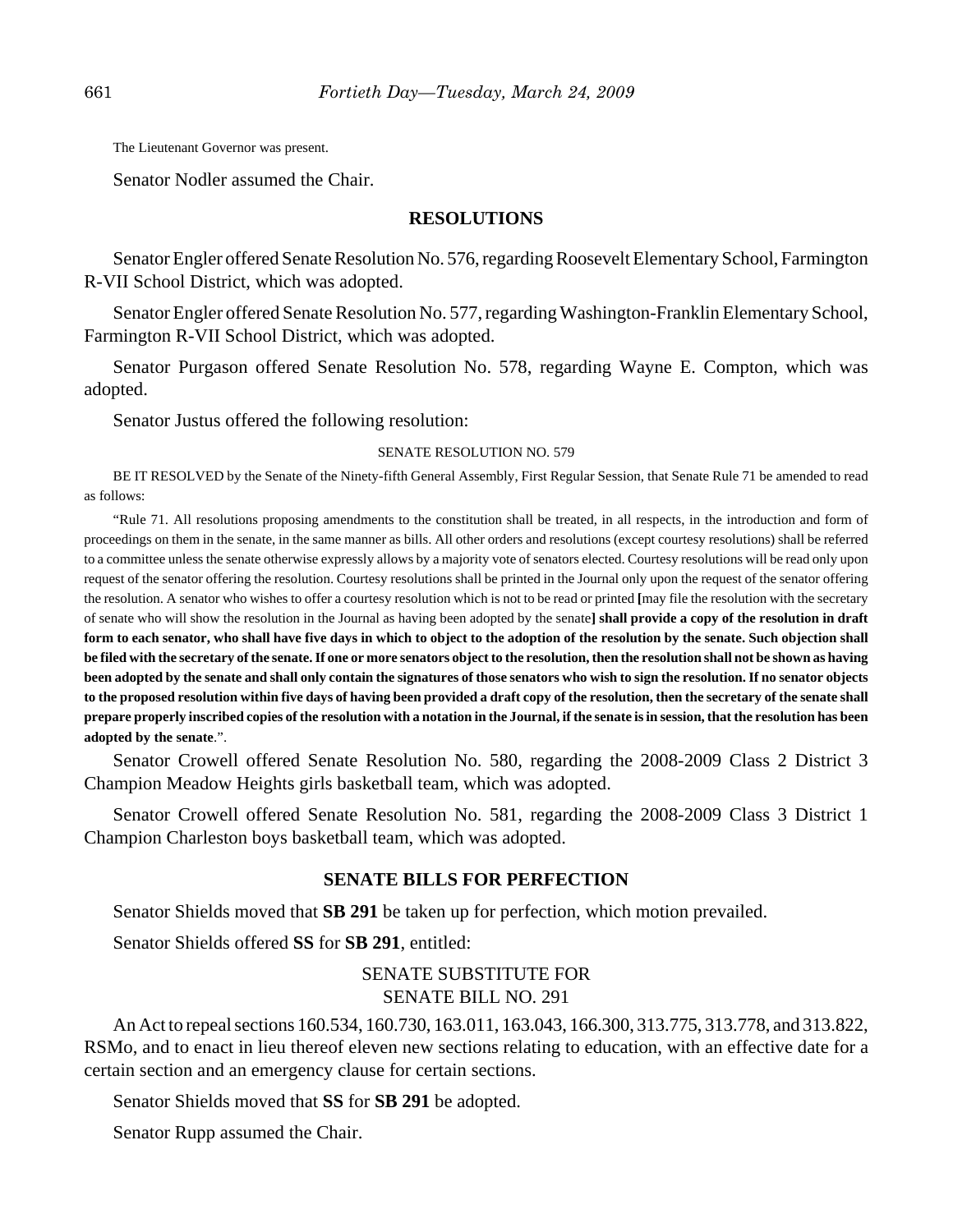Senator Schaefer offered **SA 1**:

#### SENATE AMENDMENT NO. 1

Amend Senate Substitute for Senate Bill No. 291, Page 26, Section 166.300, Line 19 of said page, by inserting after all of said line the following:

"173.1105. 1. **[**Beginning with the 2007-08 academic year,**]** An applicant who is an undergraduate postsecondary student at an approved private or public institution and who meets the other eligibility criteria shall be eligible for financial assistance, with a minimum and maximum award amount as follows:

# (1) **For academic years 2009-2010, 2010-2011, 2011-2012, and 2012-2013:**

**(a)** One thousand dollars maximum and three hundred dollars minimum for students attending institutions classified as part of the public two-year sector;

**[**(2)**] (b)** Two thousand one hundred fifty dollars maximum and one thousand dollars minimum for students attending institutions classified as part of the public four-year sector, including Linn State Technical College; and

**[**(3)**] (c)** Four thousand six hundred dollars maximum and two thousand dollars minimum for students attending approved private institutions.

#### **(2) For the 2013-14 academic year and subsequent years:**

**(a) One thousand dollars maximum and three hundred dollars minimum for students attending institutions classified as part of the public two-year sector; and**

# **(b) Two thousand eight hundred fifty dollars maximum and one thousand five hundred dollars minimum for students attending institutions classified as part of the public four-year sector, including Linn State Technical College, or approved private institutions.**

2. All students with an expected family contribution of twelve thousand dollars or less shall receive at least the minimum award amount for his or her institution. Maximum award amounts for an eligible student with an expected family contribution above seven thousand dollars shall be reduced by ten percent of the maximum expected family contribution for his or her increment group. Any award amount shall be reduced by the amount of a student's **[**reimbursement pursuant to section 160.545, RSMo**] payment from the A+ schools program or its successor**. For purposes of this subsection, the term "increment group" shall mean a group organized by expected family contribution in five hundred dollar increments into which all eligible students shall be placed.

3. If appropriated funds are insufficient to fund the program as described, the maximum award shall be reduced across all sectors by the percentage of the shortfall. If appropriated funds exceed the amount necessary to fund the program, the additional funds shall be used to increase the number of recipients by raising the cutoff for the expected family contribution rather than by increasing the size of the award.

4. Every three years, beginning with academic year 2009-10, the award amount may be adjusted to increase no more than the Consumer Price Index for All Urban Consumers (CPI-U), 1982-1984 = 100, not seasonally adjusted, as defined and officially recorded by the United States Department of Labor, or its successor agency, for the previous academic year. The coordinating board shall prepare a report prior to the legislative session for use of the general assembly and the governor in determining budget requests which shall include the amount of funds necessary to maintain full funding of the program based on the baseline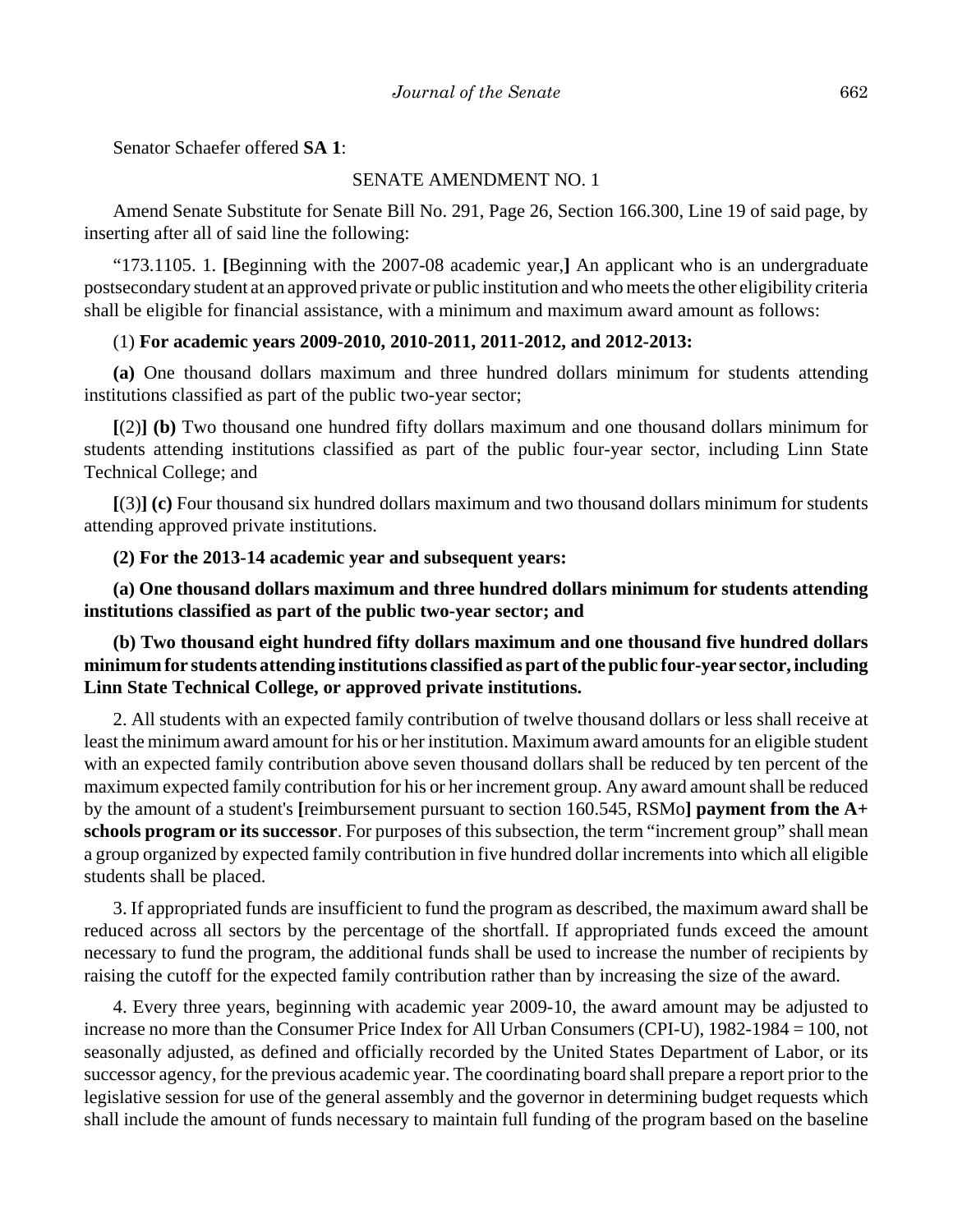established for the program upon the passage of sections 173.1101 to 173.1107. Any increase in the award amount shall not become effective unless an increase in the amount of money appropriated to the program necessary to cover the increase in award amount is passed by the general assembly."; and

Further amend the title and enacting clause accordingly.

Senator Schaefer moved that the above amendment be adopted.

Senator Crowell raised the point of order that **SA 1** is out of order as it goes beyond the scope of the legislation pursuant to Senate Rule 57.

The point of order was referred to President Pro Tem Shields who ruled it well taken.

Senator Green offered **SA 2**:

## SENATE AMENDMENT NO. 2

Amend Senate Substitute for Senate Bill No. 291, Page 21, Section 163.043, Line 16 of said page, by inserting after all of said line the following:

"**163.095. For any district in the county with a charter form of government and with more than one million inhabitants that in calendar year 2005 (school year 2005-2006) erroneously set a levy in the capital projects fund rather than the incidental fund and reported the capital projects amount to the county for which the county issued tax notices and the district received taxes for calendar year 2005, the department of elementary and secondary education shall calculate the amount the district would have received in state school aid for fiscal year 2006 had the district placed the levy in the incidental fund rather than the capital projects fund and use this revised 2005-2006 calculated funding amount in the distribution of state school aid for fiscal year 2007 and subsequent years. The sum of the amounts due to the school district in state school aid after recalculation for fiscal years 2007, 2008, 2009, and 2010, shall be divided and distributed to the school district in equal amounts in fiscal years 2010, 2011, 2012, and 2013. The calculation shall not change the actual funding due the district for the 2005-2006 school year.**"; and

Further amend the title and enacting clause accordingly.

Senator Green moved that the above amendment be adopted, which motion prevailed.

Senator Purgason offered **SA 3**:

## SENATE AMENDMENT NO. 3

Amend Senate Substitute for Senate Bill No. 291, Page 6, Section 160.820, Line 14, by inserting after all of said line the following:

"**162.225. 1. When the voters in any two or more school districts located, or whose territory is ninety percent located, in a county of the third classification without a township form of government and with more than thirty-seven thousand two hundred but fewer than thirty-seven thousand three hundred inhabitants without limitation as to size and enrollment desire to reorganize and form a single new district and to create subdistricts within the single new district based upon the preexisting school district boundary lines, a petition asking for an election upon the question shall be filed with the board of education of the affected districts. Such petition shall be signed by the greater of the following numbers:**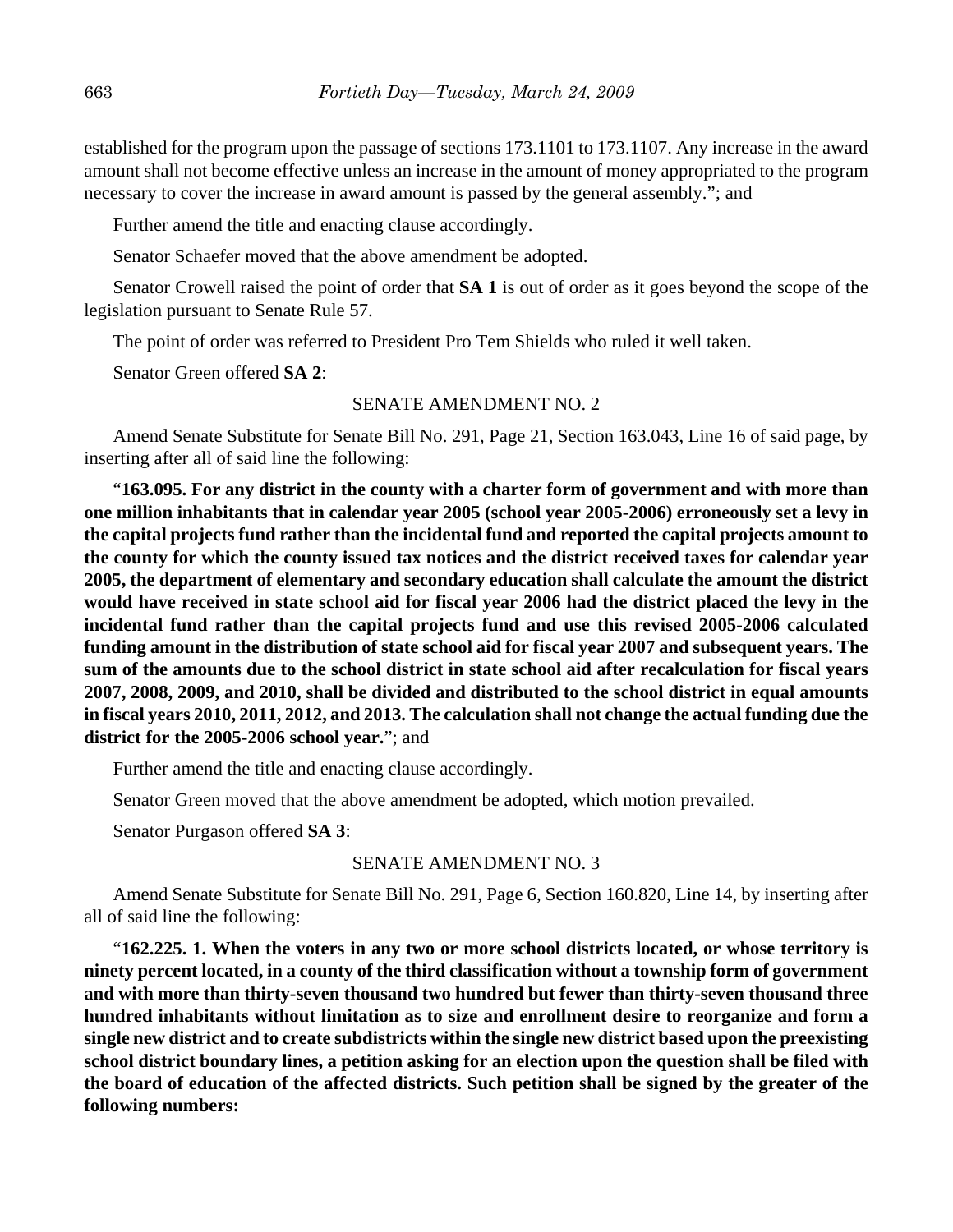**(1) Ten percent of those in each district who voted for school board members at the last election in which such members were elected; or**

#### **(2) One hundred voters.**

**2. As an alternative to the procedure in subsection 1 of this section, two or more school districts, which are located, or whose territory is ninety percent located in a county of the third classification without a township form of government and with more than thirty-seven thousand two hundred but fewer than thirty-seven thousand three hundred inhabitants may, by a majority vote of each board of education, call for an election upon the question of reorganizing and forming a single new district with subdistricts within the single new district based upon the preexisting school district boundary lines.**

**3. The question shall be submitted in substantially the following form:**

**"Shall the .... school district and the ..... school district (and the .... school district) form a single new district in which these school districts would become subdistricts within the single new district based upon the preexisting school district boundary lines with a tax rate ceiling of ..... per one hundred dollars of assessed valuation? If this proposition is approved, the adjusted operating levy of the new school district is estimated to be .... (amount) per one hundred dollars of assessed valuation."**

# $\Box$  YES  $\Box$  NO

**4. The board of education of each affected district shall cause a question as described in subsection 3 that originated from a petition as described in subsection 1 to be included on the ballot to be submitted to the voters in each such district at the next general election day as defined in section 115.121, RSMo. Any such subsequent question shall only be included on the ballot to be submitted to the voters at the next general election day in a presidential year as defined in section 115.121. The board of education of each affected district shall cause a question as described in subsection 3 that originated from a majority vote of boards of education as described in subsection 2 to be submitted at the next general election day as defined in section 115.121. A plat of the proposed new district and subdistricts shall be published and posted with the notices of election.**

**5. The results of the voting on the proposal in each district affected shall be certified to the commissioner of education by the secretary of each board of education of each district or by such other person or body charged with conducting such elections. If a majority of the votes cast on the proposal by the qualified voters within each school district voting thereon are in favor of the proposal, the school districts shall be reorganized as one district with subdistricts within the single new district based upon the preexisting school district boundary lines. The commissioner of education shall declare the new district formed as of July first following the submission of the question. If a majority of the votes cast on the proposal by the qualified voters within each school district voting thereon are not in favor of the proposal, the school districts shall not be reorganized.**

**6. Upon the effective date of the reorganization, all indebtedness, property, records, and money on hand belonging thereto shall immediately pass to the new school district. The new district shall faithfully perform all existing contracts and assume all legal obligations of the prior school districts.**

**7. A vote of the people shall be required for the closing of a facility used for student instruction if such a closing would result in a subdistrict no longer having a facility used for student instruction. A vote of the people shall not be required for the closing of a facility used for student instruction if**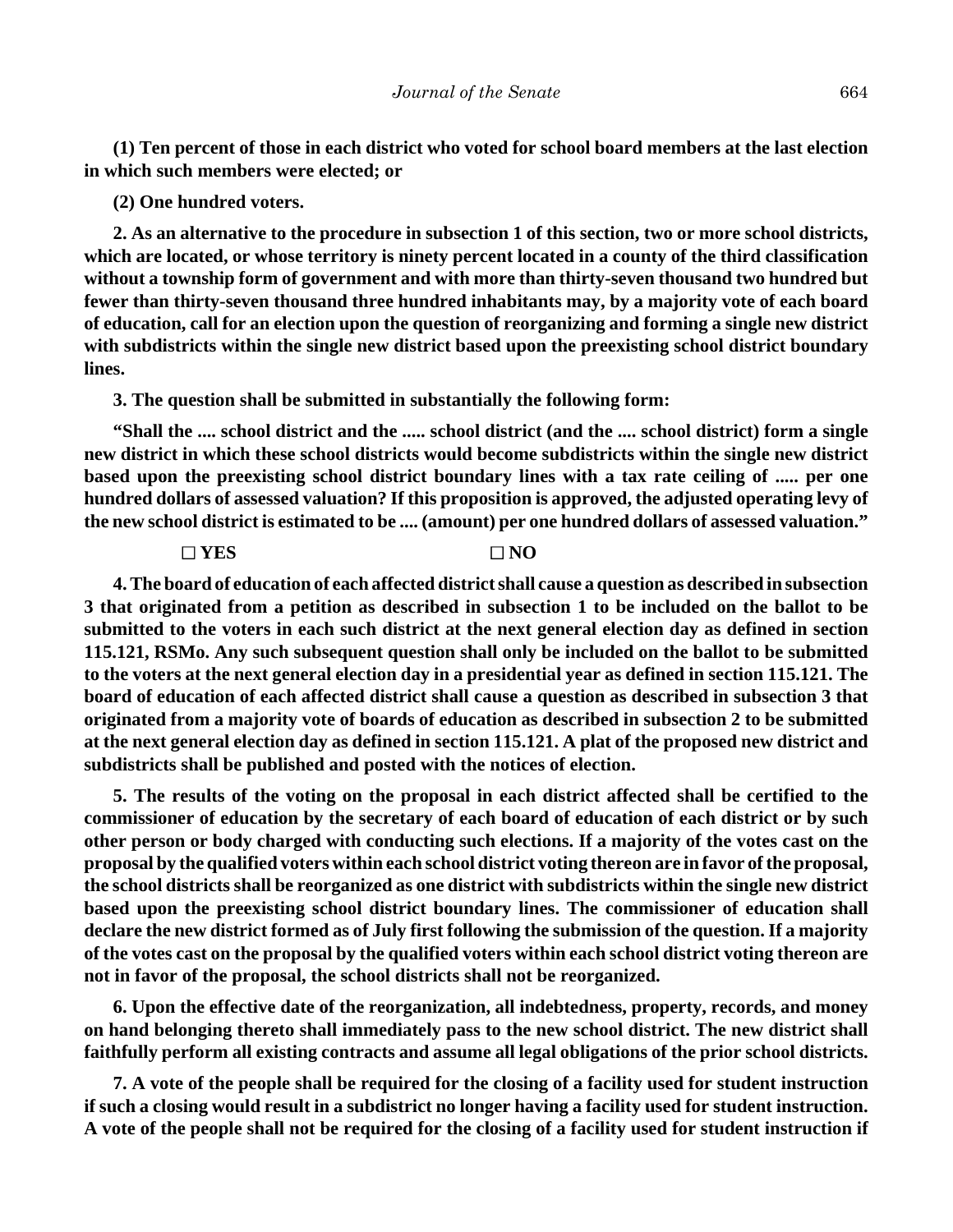**the school district constructs a replacement facility for student instruction within that subdistrict or if other facilities used for student instruction exist within that subdistrict. A vote of the people shall not be required for the closing of a facility not used for student instruction. The district's board of education shall cause the question of the closure of such a facility used for student instruction to be included on the ballot to be submitted to the voters in the subdistrict in which the facility used for student instruction is located at the next election day, upon the occurrence of the following:**

**(1) Receipt of a petition setting forth such fact signed by the greater of the following numbers:**

**(a) Ten percent of those in the subdistrict in which the facility used for student instruction is located who voted for school board members at the last election in which such members were elected; or**

**(b) One hundred voters of the subdistrict in which the facility used for student instruction is located; or**

**(2) A majority vote of the board of education.**

**The question shall be submitted in substantially the following form:**

**"Shall the ... (facility used for student instruction) be closed effective the ... day of ...?"**

 $\Box$  YES  $\Box$  NO

**The results of the voting on the proposal shall be certified to the commissioner of education and the district's board of education by such person or body charged with conducting such elections. If a majority of the votes cast on the proposal by the qualified voters in the subdistrict voting thereon are in favor of the proposal, then the commissioner of education shall declare the facility used for student instruction closed on the effective date identified in the proposal. If a majority of the votes cast on the proposal by the qualified voters in the subdistrict voting thereon are not in favor of the proposal, then the facility used for student instruction shall not be closed.**

**8. A vote of the people shall be required for the modification of a subdistrict boundary line. The district's board of education shall cause the question of the modification of a subdistrict boundary line to be included on the ballot to be submitted to the voters in each subdistrict for which the boundary line would be modified at the next election day, upon the occurrence of the following:**

**(1) Receipt of a petition setting forth such fact signed by the greater of the following numbers:**

**(a) Ten percent of those in each subdistrict for which the boundary line would be modified who voted for school board members at the last election in which such members were elected; or**

**(b) One hundred voters from the subdistricts for which the boundary line would be modified; or**

**(2) A majority vote of the board of education.**

**The question shall be submitted in substantially the following form:**

**"Shall the boundary line between ... subdistrict and ... subdistrict be modified (describe geographic modification in boundary line) effective the ..... day of ......., ....?"**

 $\Box$  YES  $\Box$  NO

**The results of the voting on the proposal shall be certified to the commissioner of education and the**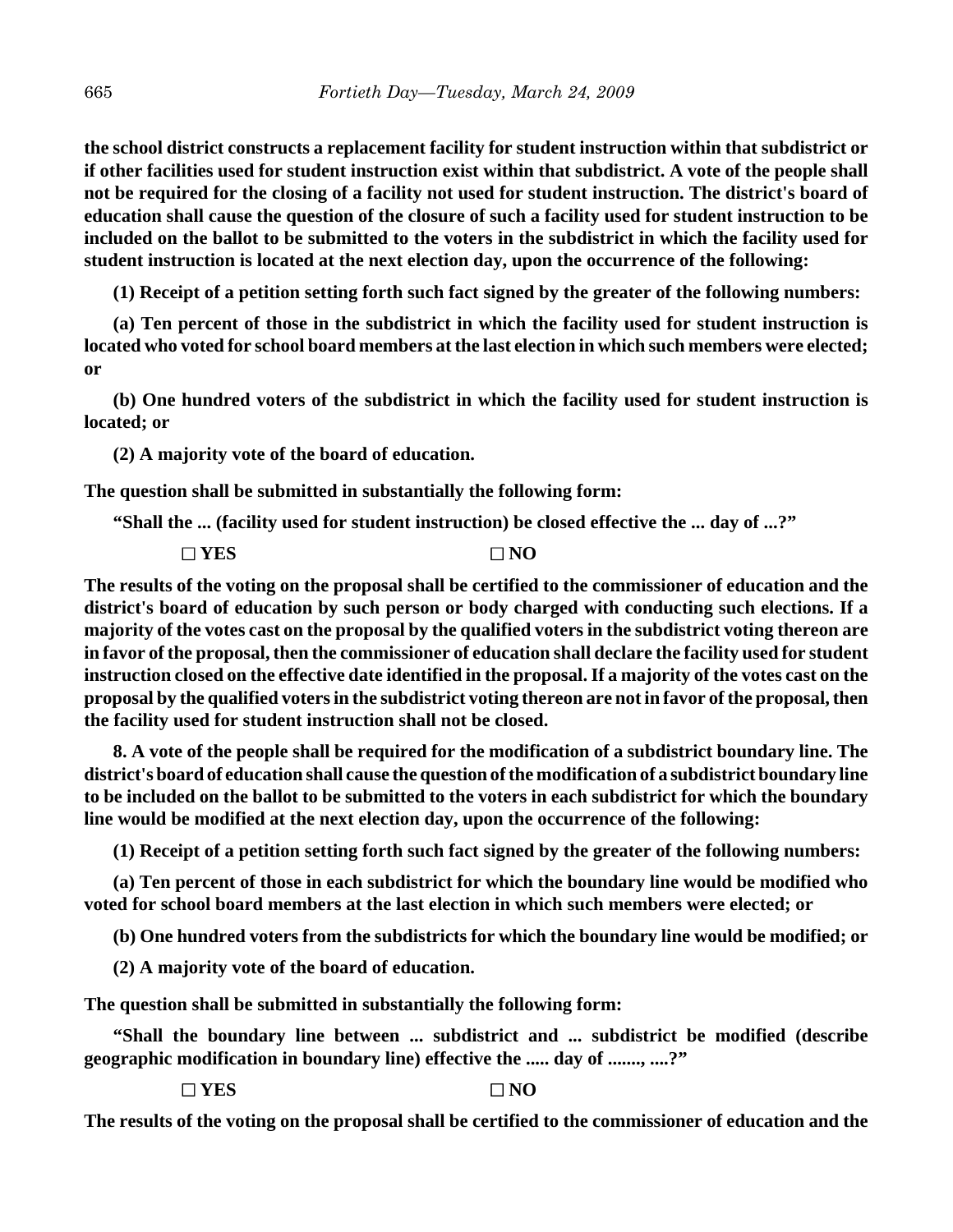**district's board of education by such person or body charged with conducting such elections. If a majority of the votes cast on the proposal by the qualified voters of the subdistricts voting thereon are in favor of the proposal, the commissioner of education shall declare the boundary line modified as of July first following the submission of the question. If a majority of the votes cast on the proposal by the qualified voters in the subdistricts voting thereon are not in favor of the proposal, the boundary line identified in the proposal shall not be modified.**

**9. A vote of the people shall be required for a restructuring of the grade levels offered within the current attendance center within a subdistrict. The district's board of education shall cause the question of the restructuring of grade levels offered within the current attendance center within the subdistrict to be included on the ballot to be submitted to the voters in the subdistrict at the next election day, upon the occurrence of the following:**

**(1) Receipt of a petition setting forth such fact signed by the greater of the following numbers:**

**(a) Ten percent of those in the subdistrict in which the restructuring of grade levels offered would occur who voted for school board members at the last election in which such members were elected; or**

**(b) One hundred voters from the subdistrict in which the restructuring of grade levels offered would occur; or**

**(2) A majority vote of the board of education.**

**The question shall be submitted in substantially the following form:**

**"Shall the ... subdistrict be restructured to offer grades .... (list grade level) through .... (list grade level) within the ..................... (name attendance center) effective the ...... day of ............., ....?**

 $\Box$  YES  $\Box$  YES  $\Box$  NO"

**The results of the voting on the proposal shall be certified to the commissioner of education and the district's board of education by such person or body charged with conducting such elections. If a majority of the votes cast on the proposal by the qualified voters in the subdistrict voting thereon are in favor of the proposal, the commissioner of education shall declare the grade levels offered within the current attendance center within the subdistrict restructured on the effective date identified in the proposal. If a majority of the votes cast on the proposal by the qualified voters in the subdistrict voting thereon are not in favor of the proposal, the restructuring of grade levels offered within the current attendance center within the subdistrict shall not occur.**

**10. Notwithstanding any provision of law to the contrary, a school district that is reorganized under this section shall be considered a seven director school district for purposes of other provisions of law.**

**162.227. For a school district that has been reorganized to contain subdistricts pursuant to section 162.225, the board of education shall consist of seven members. Voters in each subdistrict shall elect one member who resides in that subdistrict to represent and to serve on the board of education. Voters shall also elect a number of at-large members to serve on the board of education. The number of at-large members elected by voters shall be the difference between seven and the number of subdistricts within the school district. Members shall be citizens of the United States and resident taxpayers of the district, who have resided in this state for one year preceding their election or**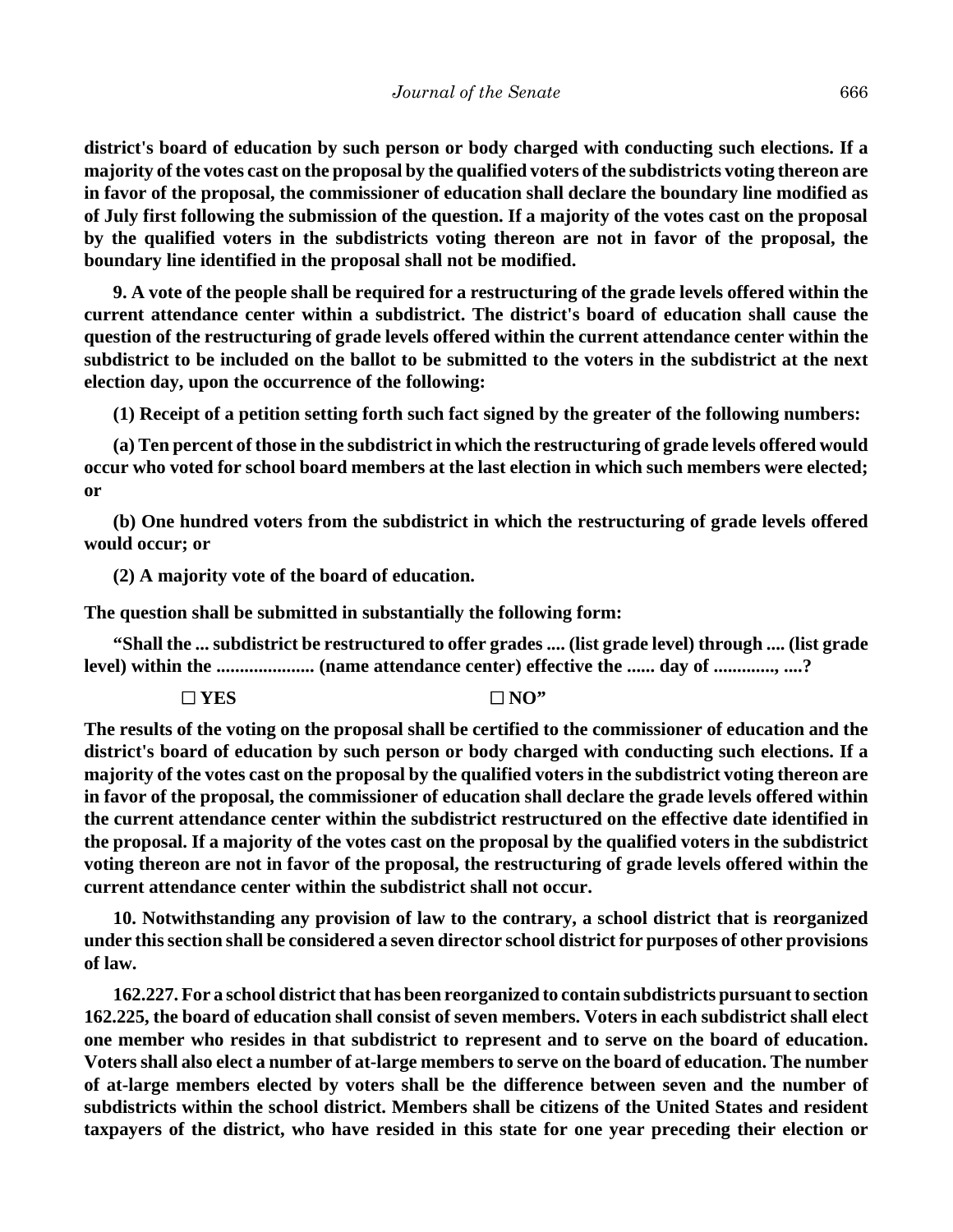**appointment, and who are at least twenty-four years of age. The term of office for members shall be three years, except as otherwise provided in section 162.228.**

**162.228. 1. If the proposal to reorganize a district pursuant to section 162.225 receives the required majority of the votes cast on the proposition, the terms of office of all school board members of each of the school districts that are to be reorganized into the new school district shall cease on June thirtieth following the submission of the question. The state board of education shall order an election in the district to be held to elect members to serve on the board of education for the district. Such election shall be held on the next general municipal election day. A letter from the commissioner of education, delivered by certified mail to the presiding commissioner of the county commission of the county in which the district formed by the provisions of section 162.225 is assigned shall be the authority for the county commission to proceed with election procedures in the same manner as they would be performed by the district board of education were it in existence. The costs of the election shall be shared equally by the districts that are being reorganized.**

**2. Initial school board members shall be elected in the following manner:**

**(1) The at-large member or members, as determined in section 162.227, shall be elected to serve until a successor is sworn in after the results of the first subsequent general municipal election.**

**(2) The number of school board members elected to serve until a successor is sworn in after the results of the second subsequent general municipal election shall be the difference between seven and the number of at-large members, divided by two, rounded up to the nearest whole number.**

**(3) The number of board members elected to serve until a successor is sworn in after the results of the third subsequent general municipal election shall be the difference between seven and the sum of the board members elected in subdivision 1 and subdivision 2 of this subsection.**

**(4) The commissioner of education, or his or her designee, shall supervise a drawing, by lot, to determine which elected school board members shall serve until a successor is sworn in after the results of the second subsequent general municipal election and the third subsequent general municipal election, as provided in subdivision (2) and subdivision (3) of this subsection. The state board of education shall approve the drawing by lot.**

**(5) Subsequent board members shall be elected to serve terms three year in length.**

**School board members elected under this subsection shall take office on July first following the election, as described in subsection 1 of this section.**

**3. In the event there is insufficient time to hold an election for school board members between the date that the commissioner of education declares the formation of the new district and the actual date of the new district's formation, seven board members from the boards of the reorganizing districts shall be drawn by lot to serve until the next election at which the new board of education can be elected. The number of board members selected from one district shall not exceed the quotient resulting from seven divided by the number of districts reorganizing rounded down to the nearest whole number plus one. The commissioner of education, or his or her designee, shall supervise the drawing, by lot, of the board members which shall be approved by the state board of education.**

**162.229. The tax rates of any two or more school districts reorganizing under section 162.225 shall be determined pursuant to section 162.202, RSMo.**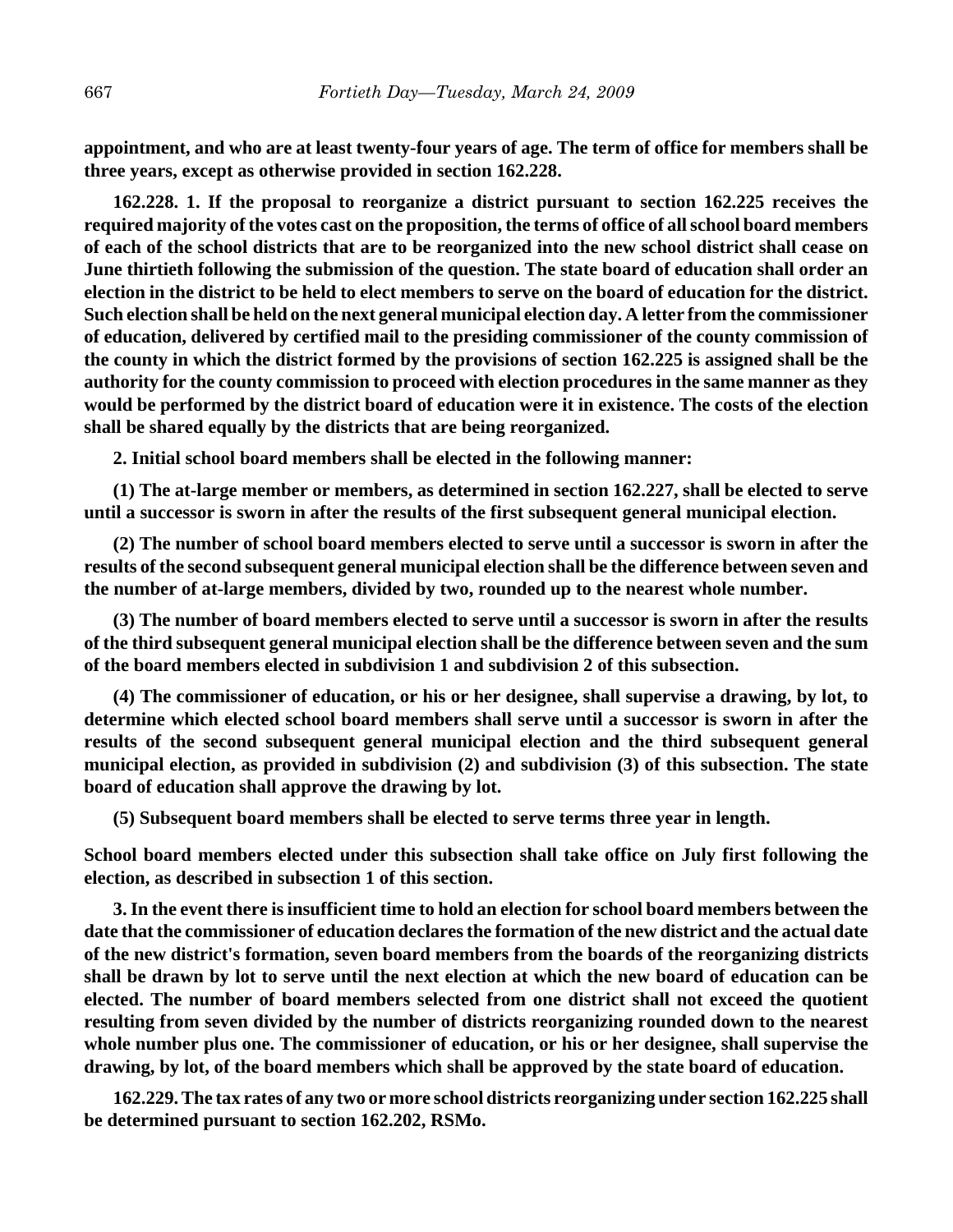162.241. If a proposal to form a district pursuant to the provisions of sections 162.171 to 162.191, 162.211 and 162.221, **[**or section**]** 162.223**, 162.1200, or 162.1201** receives the required majority of the votes cast on the proposition, the state board of education or the county commission, in the case of a district formed pursuant to the provisions of sections 162.171 to 162.191 or 162.211 and 162.221, shall order an election in the district to be held. This election shall be for the purpose of electing seven members to serve on the school board of the district. Such election shall be held on the next election day as provided under section 115.123, RSMo**, except for a school district formed under section 162.1200 or 162.1201, in which case an election shall be held on the next general municipal election day**. The election shall be conducted in the manner provided by section 162.371. A letter from the commissioner of education, delivered by certified mail to the presiding commissioner of the county commission of the county to which the district formed by provisions of section 162.223 is assigned shall be the authority for the county commission to proceed with election procedures in the same manner as they would be performed by the district board of education were it in existence; but the costs of the election shall be paid from the incidental fund of the new district. Two directors shall be elected to serve until the next municipal election, two to serve until the second municipal election, and two to serve until the third municipal election. The seventh board member shall be elected to serve until the municipal election during which the majority of school districts elect three board members.

162.291. The voters of each seven-director district other than urban districts **or a school district that has been reorganized to contain subdistricts pursuant to section 162.225,** shall, at **general** municipal elections, elect two directors who are citizens of the United States and resident taxpayers of the district, who have resided in this state for one year next preceding their election or appointment, and who are at least twenty-four years of age.

162.459. 1. Notwithstanding other provisions of law to the contrary, the school board of each school district designated in the statutes as a seven-director, seven-director or urban school district, except an urban district containing the greater part of a city of more than three hundred thousand inhabitants, shall consist of seven members. At the first election for members of the school board in each of such districts after January 1, 1993, and each three years thereafter, three members of the school board shall be elected**, except in a school district that has been reorganized to contain subdistricts pursuant to section 162.225**; except, no school district composed of seven members as of January 1, 1993, shall be required to modify its schedule of electing board members.

2. Provisions of law applicable to seven-director, seven-director and urban school districts, except those which conflict with the provisions of this section, shall apply to and govern the school districts designated in subsection 1 of this section.

**162.1200. 1. The voters in any two or more school districts located, or whose territory is ninety percent located, in a county of the third classification without a township form of government and with more than thirty-seven thousand two hundred but fewer than thirty-seven three hundred inhabitants without limitation as to size and enrollment may establish a new and separate seven director school district to provide educational instruction for grades nine through twelve. The boundary lines of such a school district shall be coterminous with the boundary lines of the school districts from which the voters established the school district providing educational instruction for grades nine through twelve. A petition asking for an election upon the question shall be filed with the board of education of each of the affected districts. Such petition shall be signed by the greater of the following numbers:**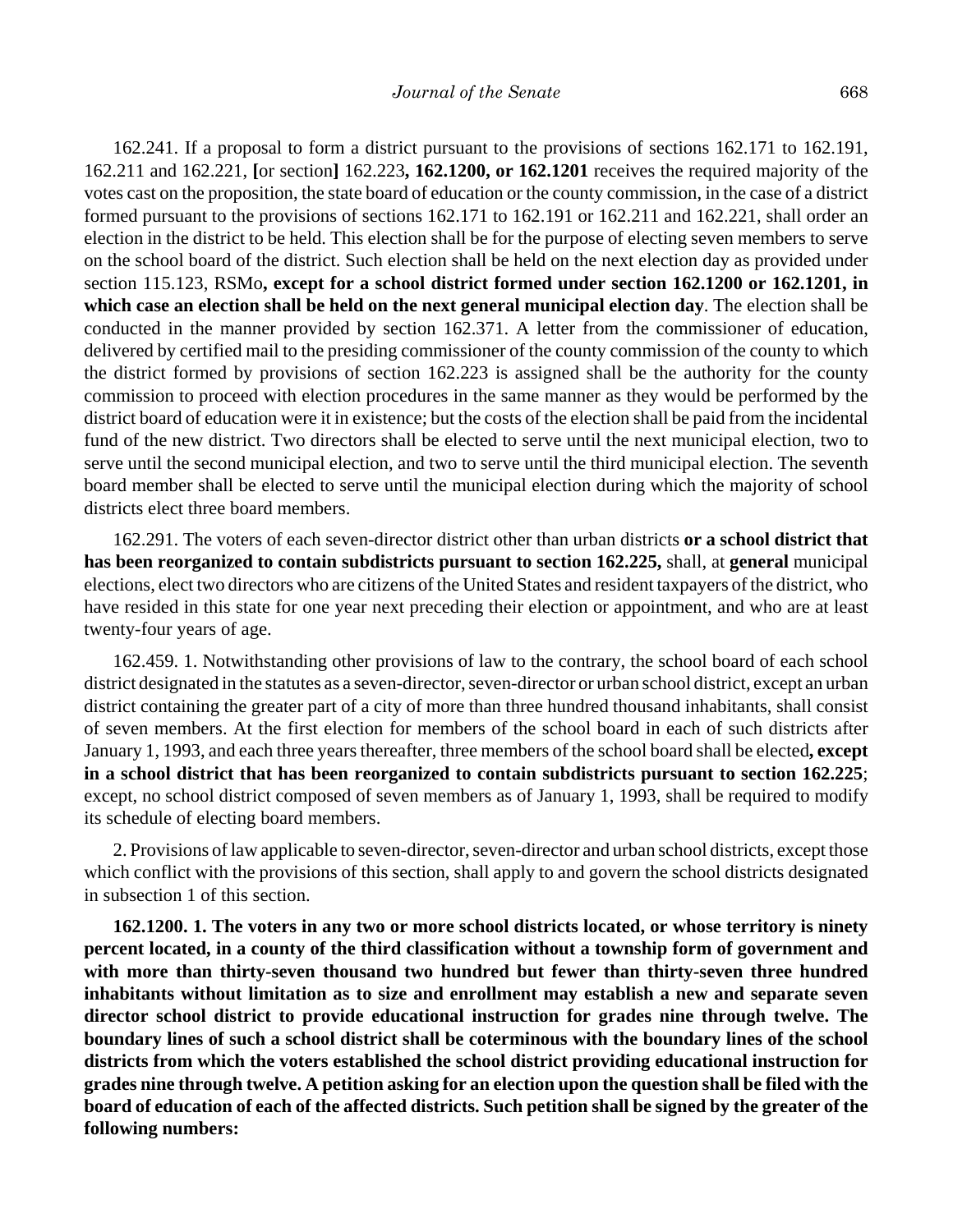**(1) Ten percent of those in each district who voted for school board members at the last election in which such members were elected; or**

## **(2) One hundred voters.**

**2. As an alternative to the procedure in subsection 1 of this section, two or more school districts, which are located, or whose territory is ninety percent located in a county of the third classification without a township form of government and with more than thirty-seven thousand two hundred but fewer than thirty-seven thousand three hundred inhabitants may, by a majority vote of each board of education, call for an election upon the question of establishing a new and separate seven director school district to provide educational instruction for grades nine through twelve. The boundary lines of such a school district shall be coterminous with the boundary lines of the school districts from which the boards of education voted to establish the school district providing educational instruction for grades nine through twelve.**

**3. The question shall be submitted in substantially the following form:**

**"Shall there be formed a new seven director school district to provide grades nine through twelve that shall be coterminous with the boundaries of ................. school district and ............. school district (and ........... school district) with a tax rate ceiling of .......... per one hundred dollars of assessed valuation?"**

#### G **YES** G **NO**

**4. The board of education of each affected district shall cause a question as described in subsection 3 that originated from a petition as described in subsection 1 to be included on the ballot to be submitted to the voters in each such district at the next general election day as defined in section 115.121, RSMo. Any such subsequent question shall only be included on the ballot to be submitted to the voters at the next general election day in a presidential year as defined in section 115.121. The board of education of each affected district shall cause a question as described in subsection 3 that originated from a majority vote of boards of education as described in subsection 2 to be submitted at the next general election day as defined in section 115.121. A plat of the proposed new district and subdistricts shall be published and posted with the notices of election.**

**5. The results of the voting on the proposal in each district affected shall be certified to the commissioner of education by the secretary of the board of education of each district or by such other person or body charged with conducting such elections. If a majority of the votes cast on the proposal by the qualified voters within each school district voting thereon are in favor of the proposal, the new district shall be formed. The commissioner of education shall declare the new district formed as of July first following the election. If a majority of the votes cast on the proposal by the qualified within each school district voting thereon are not in favor of the proposal, the new district shall not be formed.**

**6. If a proposal to form a new school district under this section receives the required majority of votes cast, an election for school board members shall be held as provided in section 162.241.**

**7. A school district established under this section may issue bonds and levy and collect taxes and possess the same corporate powers as seven director school districts in this state.**

**8. If a proposal to form a new school district to provide grades nine through twelve under this**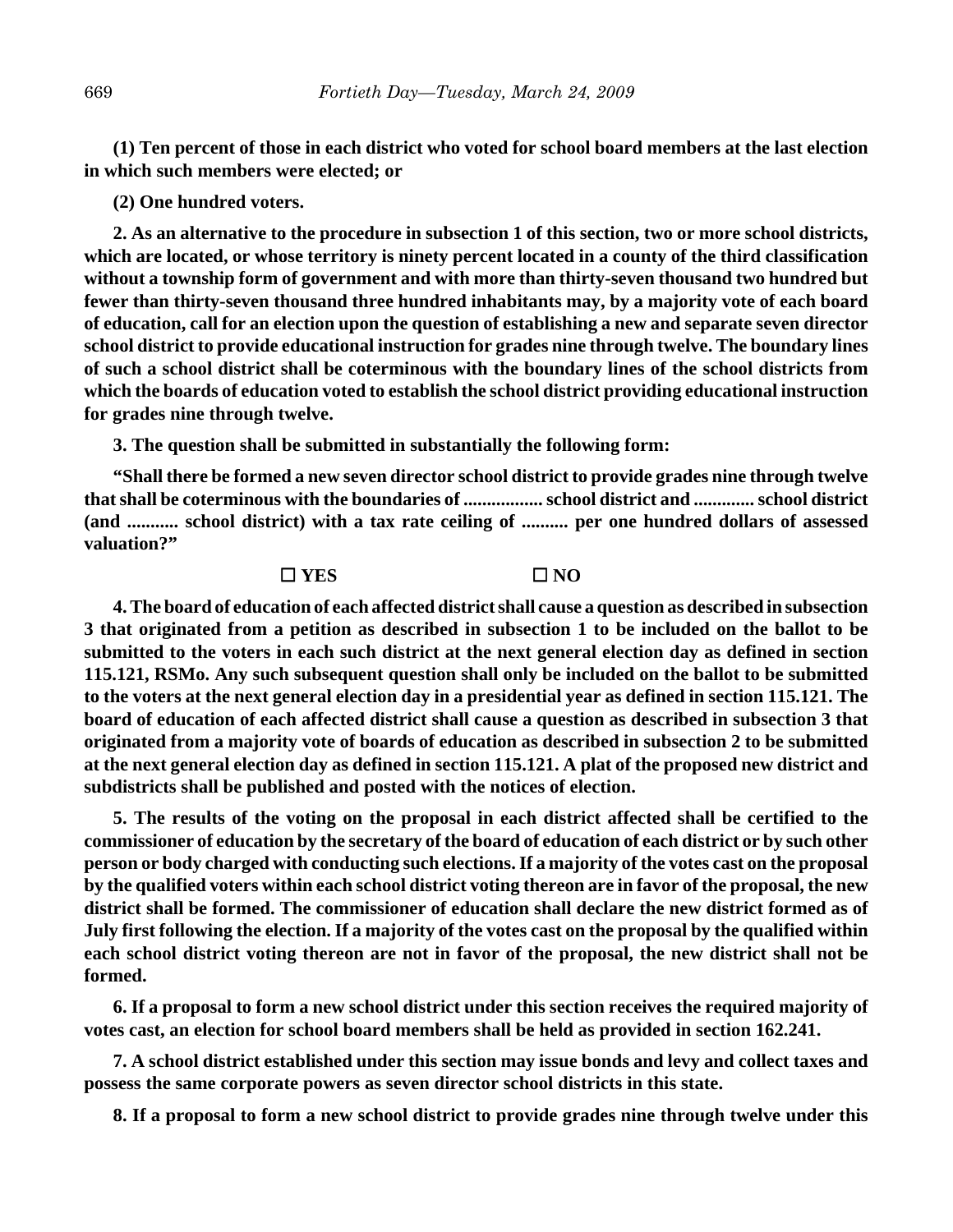**section receives the required majority of votes cast, any affected school district that already provides grades nine through twelve shall cease to provide grades nine through twelve upon the effective date of the formation of the new district.**

**162.1201. 1. The voters in any two or more school districts that do not maintain an accredited high school which are located, or whose territory is ninety percent located, in a county of the third classification without a township form of government and with more than thirty-seven thousand two hundred but fewer than thirty-seven three hundred inhabitants without limitation as to size and enrollment may establish a new and separate seven director school district to provide educational instruction for grades nine through twelve. The boundary lines of such a school district shall be coterminous with the boundary lines of the school districts from which the voters established the school district providing educational instruction for grades nine through twelve. A petition asking for an election upon the question shall be filed with the board of education of each of the affected districts. Such petition shall be signed by the greater of the following numbers:**

**(1) Ten percent of those in each district who voted for school board members at the last election in which such members were elected; or**

**(2) One hundred voters.**

**2. As an alternative to the procedure in subsection 1 of this section, two or more school districts, which are located, or whose territory is ninety percent located in a county of the third classification without a township form of government and with more than thirty-seven thousand two hundred but fewer than thirty-seven thousand three hundred inhabitants may, by a majority vote of each board of education, call for an election upon the question of establishing a new and separate seven director school district to provide educational instruction for grades nine through twelve. The boundary lines of such a school district shall be coterminous with the boundary lines of the school districts from which the boards of education voted to establish the school district providing educational instruction for grades nine through twelve.**

**3. The question shall be submitted in substantially the following form:**

**"Shall there be formed a new seven director school district to provide grades nine through twelve that shall be coterminous with the boundaries of ..................... school district and .................. school district (and ................ school district) with a tax rate ceiling of ........... per one hundred dollars of assessed valuation?"**

#### G **YES** G **NO**

**4. The board of education of each affected district shall cause a question as described in subsection 3 that originated from a petition as described in subsection 1 to be included on the ballot to be submitted to the voters in each such district at the next general election day as defined in section 115.121, RSMo. Any such subsequent question shall only be included on the ballot to be submitted to the voters at the next general election day in a presidential year as defined in section 115.121. The board of education of each affected district shall cause a question as described in subsection 3 that originated from a majority vote of boards of education as described in subsection 2 to be submitted at the next general election day as defined in section 115.121. A plat of the proposed new district and subdistricts shall be published and posted with the notices of election.**

**5. The results of the voting on the proposal in each district affected shall be certified to the**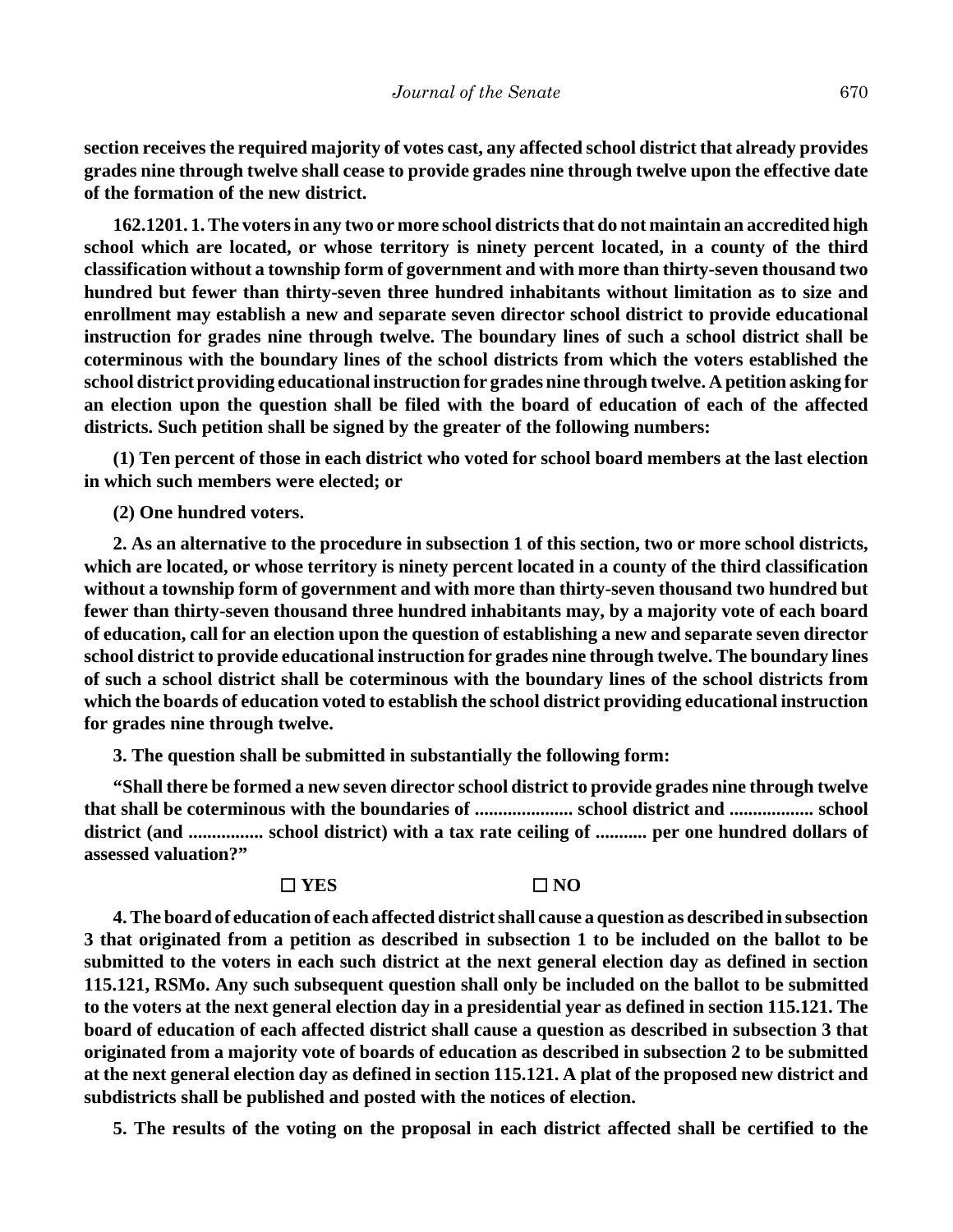**commissioner of education by the secretary of the board of education of each district or by such other person or body charged with conducting such elections. If a majority of the votes cast on the proposal by the qualified voters within each school district voting thereon are in favor of the proposal, the new district shall be formed. The commissioner of education shall declare the new district formed as of July first following the election. If a majority of the votes cast on the proposal by the qualified voters within each school district voting thereon are not in favor of the proposal, the new district shall not be formed.**

**6. If the proposal to form a new school district under this section receives the required majority of votes cast, an election for school board members shall be held as provided in section 162.241.**

**7. A school district established under this section may issue bonds and levy and collect taxes and possess the same corporate powers as seven director school districts in this state.**"; and

Further amend the title and enacting clause accordingly.

Senator Purgason moved that the above amendment be adopted, which motion prevailed.

Senator Days offered **SA 4**:

# SENATE AMENDMENT NO. 4

Amend Senate Substitute for Senate Bill No. 291, Page 6, Section 160.820, Line 14, by inserting after said line the following:

"**162.083. 1. The state board of education may appoint additional members to any special administrative board appointed pursuant to section 162.081.**

**2. The state board of education may set a final term of office for any member of a special administrative board, after which a successor member shall be elected by the voters of the district.**

**(1) All final terms of office for members of the special administrative board established under this section shall expire on June thirtieth.**

**(2) The election of a successor member shall occur on the general municipal election day immediately prior to the expiration of the final term of office.**

**(3) The election shall be conducted in a manner consistent with the laws applicable to elections in seven-director districts.**

**3. Nothing in this section shall be construed as barring an otherwise qualified member of the special administrative board standing for an elected term on the board.**

**4. Should the state board of education appoint a successor member to replace the chair of the special administrative board, the serving members of the special administrative board shall be authorized to appoint a superintendent of schools and contract for his or her services.**

**5. On a date set by the state board of education, any district operating under the governance of a special administrative board shall return to local governance, and continue operation as a sevendirector district as otherwise authorized by law.**"; and

Further amend the title and enacting clause accordingly.

Senator Days moved that the above amendment be adopted, which motion prevailed.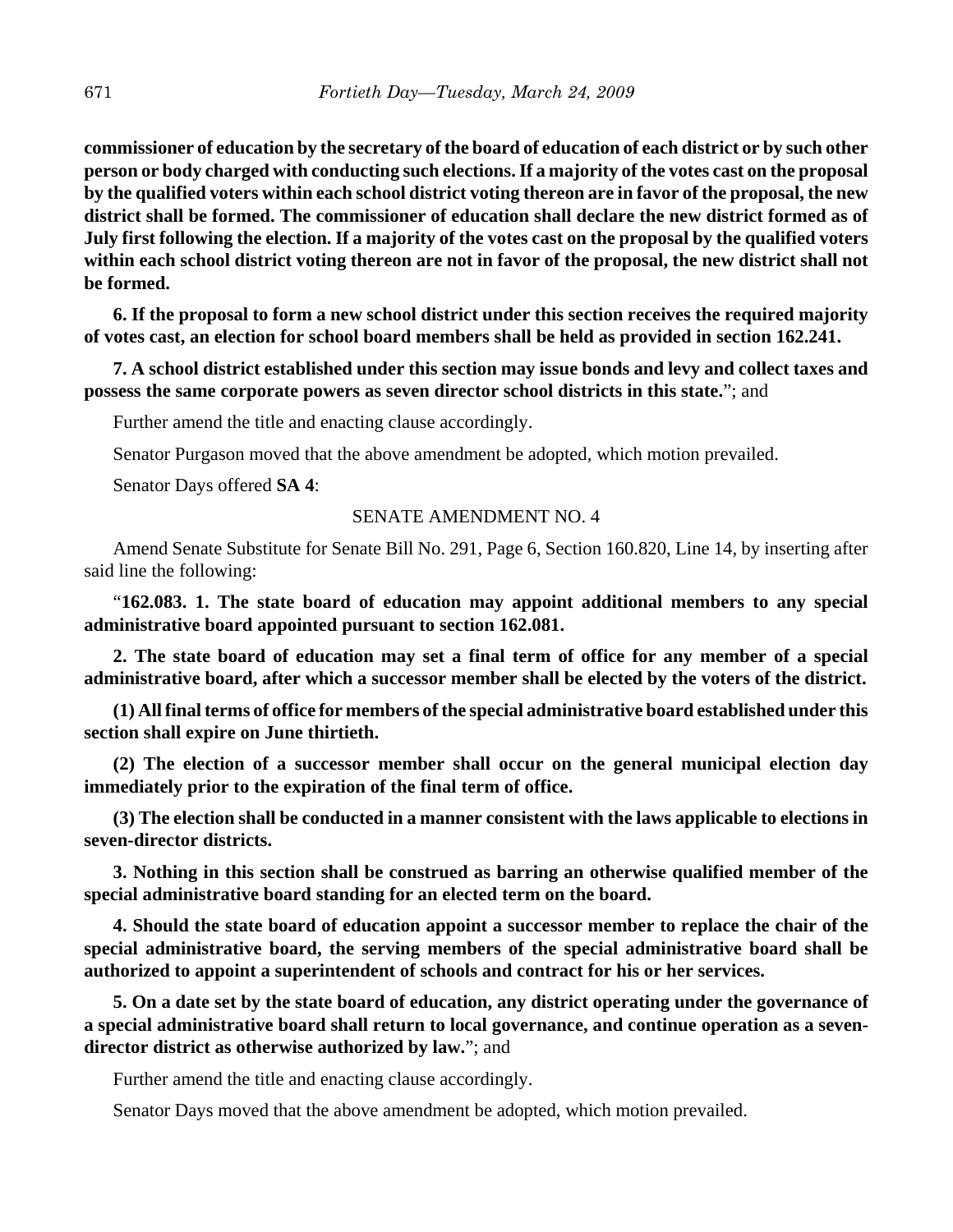Senator Justus offered **SA 5**:

# SENATE AMENDMENT NO. 5

Amend Senate Substitute for Senate Bill No. 291, Page 6, Section 160.820, Line 14, by inserting after all of said line the following:

"162.492. 1. In all urban districts containing the greater part of the population of a city which has more than three hundred thousand inhabitants the terms of the members of the board of directors in office in 1967 shall continue until the end of the respective terms to which each of them has been elected to office and in each case thereafter until the next school election be held and until their successors, then elected, are duly qualified as provided in this section.

2. In each urban district designated in subsection 1, the election authority of the city in which the greater portion of the school district lies, and of the county if the district includes territory not within the city limits, shall serve ex officio as a redistricting commission. The commission shall on or before November 1, 1969, divide the school district into six subdistricts, all subdistricts being of compact and contiguous territory and as nearly equal in the number of inhabitants as practicable and thereafter the board shall redistrict the district into subdivisions as soon as practicable after each United States decennial census. In establishing the subdistricts each member shall have one vote and a majority vote of the total membership of the commission is required to make effective any action of the commission.

3. School elections for the election of directors shall be held on municipal election days in each even-numbered year. At the election in 1970, one member of the board of directors shall be elected by the voters of each subdistrict. The seven candidates, one from each of the subdistricts, who receive a plurality of the votes cast by the voters of that subdistrict shall be elected and the at-large candidate receiving a plurality of the at-large votes shall be elected. In addition to other qualifications prescribed by law, each member elected from a subdistrict must be a resident of the subdistrict from which he is elected. The subdistricts shall be numbered from one to six and the directors elected from subdistricts one, three and five shall hold office for terms of two years and until their successors are elected and qualified, and the directors elected from subdistricts two, four and six shall hold office for terms of four years and until their successors are elected and qualified. Every two years thereafter a member of the board of directors shall be elected for a term of four years and until his successor is elected and qualified from each of the three subdistricts having a member on the board of directors whose term expires in that year. Those members of the board of directors who were in office in 1967 shall, when their terms of office expire, be succeeded by the members of the board of directors elected from subdistricts. In addition to the directors elected by the voters of each subdistrict, additional directors shall be elected at large by the voters of the entire school district as follows: In 1970 one director at large shall be elected for a two-year term. In 1972 one director at large shall be elected for a four-year term. In 1974 two at-large directors shall be elected for a four-year term and thereafter in alternative elections one director shall be elected for a four-year term and then two directors shall be elected for a four-year term, so that from and after the 1970 election the board of directors not including those members who were in office in 1967 shall consist of seven members until the 1974 election and thereafter the board shall consist of nine members. In those years in which one at-large director is to be elected each voter may vote for one candidate and the candidate receiving a plurality of votes cast shall be elected. In those years in which two at-large directors are to be elected each voter may vote for two candidates and the two receiving the largest number of votes cast shall be elected.

4. The six candidates, one from each of the subdistricts, who receive a plurality of the votes cast by the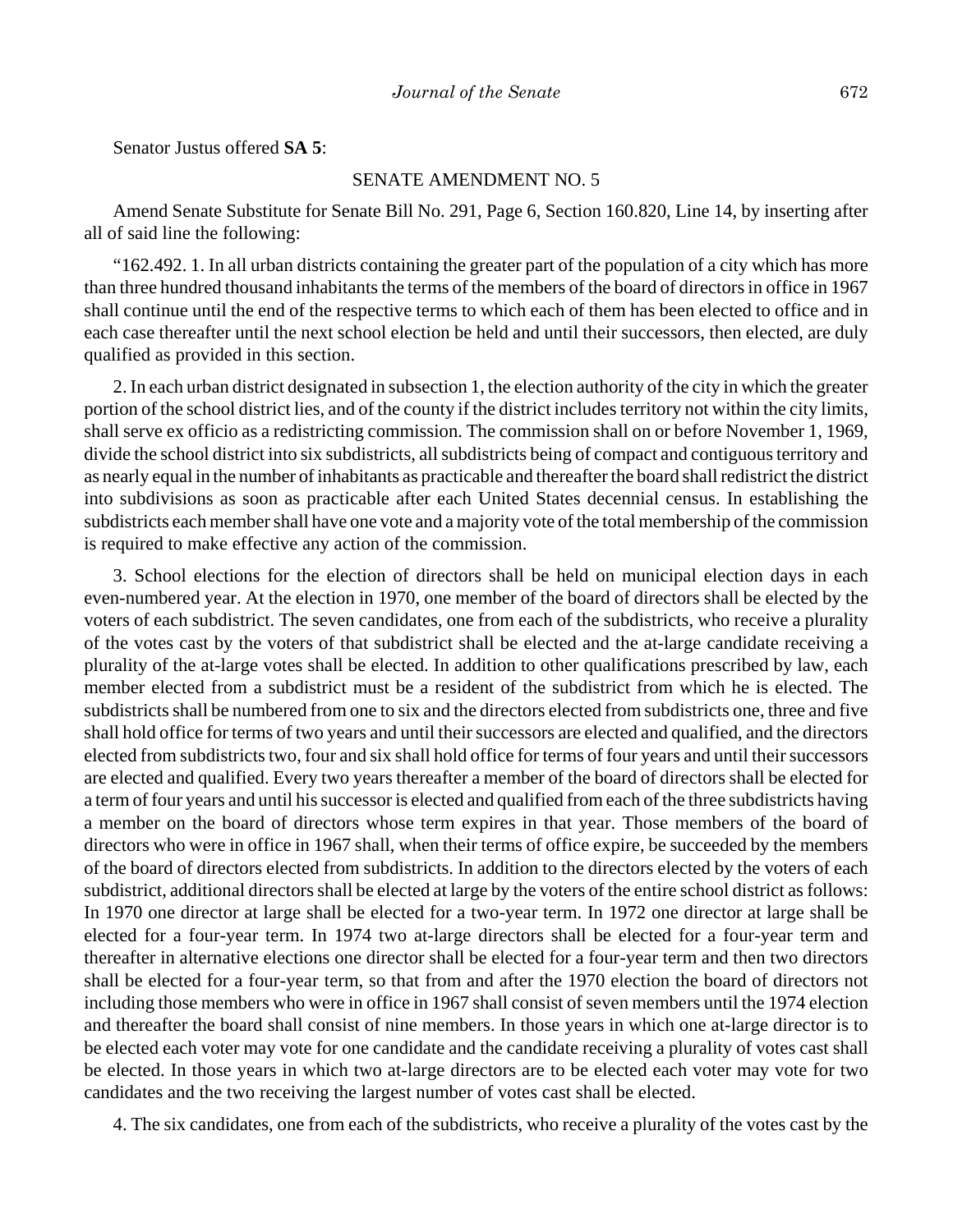voters of that subdistrict and the at-large candidates receiving a plurality of the at-large votes shall be elected. The name of no candidate for nomination shall be printed on the ballot unless the candidate has at least sixty days prior to the election filed a declaration of candidacy with the secretary of the board of directors containing the signatures of at least two hundred fifty registered voters who are residents of the subdistrict within which the candidate for nomination to a subdistrict office resides, and in case of at-large candidates the signatures of at least five hundred registered voters. The election authority shall determine the validity of all signatures on declarations of candidacy.

5. In any election either for at-large candidates or candidates elected by the voters of subdistricts, if there are more than two candidates, a majority of the votes are not required to elect but the candidate having a plurality of the votes if there is only one office to be filled and the candidates having the highest number of votes, if more than one office is to be filled, shall be elected.

6. The names of all candidates shall appear upon the ballot without party designation and in the order of the priority of the times of filing their petitions of nomination. No candidate may file both at large and from a subdistrict and the names of all candidates shall appear only once on the ballot, nor may any candidate file more than one declaration of candidacy. All declarations shall designate the candidate's residence and whether the candidate is filing at large or from a subdistrict and the numerical designation of the subdistrict or at-large area.

7. The provisions of all sections relating to seven-director school districts shall also apply to and govern urban districts in cities of more than three hundred thousand inhabitants, to the extent applicable and not in conflict with the provisions of those sections specifically relating to such urban districts.

8. Vacancies which occur on the school board between the dates of election shall be filled by **[**majority vote of the remaining members of the school board to serve until the time of the next regular school board election. Subdistrict director vacancies shall be filled by appointment of a resident of the subdistrict in which the vacancy occurs**] special election if such vacancy happens more than six months prior to the time of holding a general municipal election, as provided in section 115.121, RSMo. The state board of education shall order a special election to fill such a vacancy. A letter from the commissioner of education, delivered by certified mail to the election authority or authorities that would normally conduct an election for school board members shall be the authority for the election authority or authorities to proceed with election procedures. If a vacancy occurs less than six months prior to the time of holding a general municipal election, no special election shall occur and the vacancy shall be filled at the next general municipal election**."; and

Further amend the title and enacting clause accordingly.

Senator Justus moved that the above amendment be adopted, which motion prevailed.

Senator Smith offered **SA 6**:

## SENATE AMENDMENT NO. 6

Amend Senate Substitute for Senate Bill No. 291, Page 6, Section 160.820, Line 14, by inserting after all of said line the following:

"**162.1168. 1. There is hereby established a pilot program within the Missouri preschool project to be known as the "Missouri Preschool Plus Grant Program", which shall serve up to one thousand two hundred fifty students with high quality early childhood educational services in order to improve**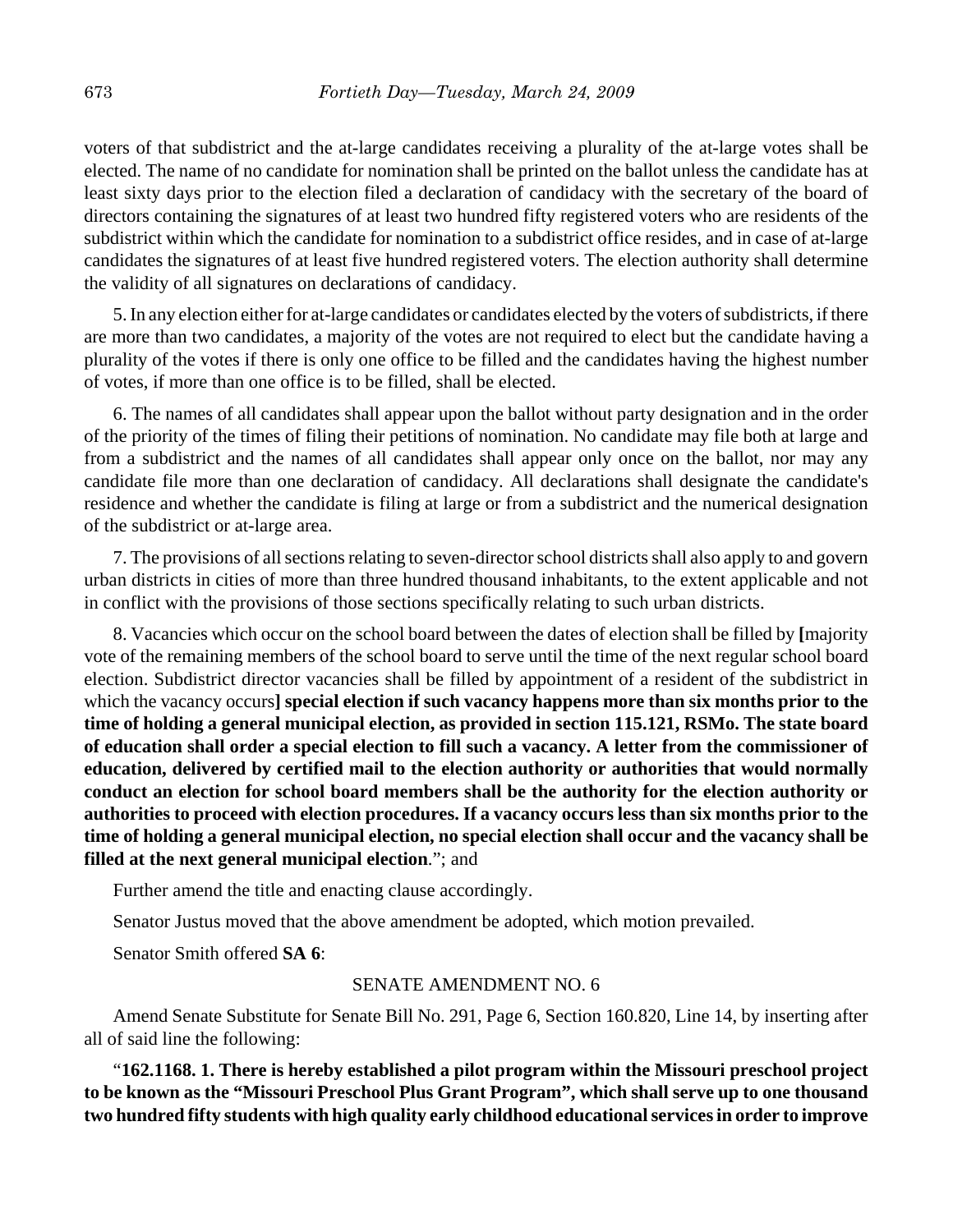**school readiness outcomes. The program shall be administered by the department of elementary and secondary education in collaboration with the coordinating board for early childhood. Grants shall be awarded in this section for three years and shall be renewable. The program shall be funded through appropriations to the Missouri preschool plus grant program fund. Funds from the gaming commission fund created in section 313.835 shall not be used to fund the program.**

**2. For purposes of this section, the following terms shall mean:**

**(1) "Department", the department of elementary and secondary education;**

**(2) "Program", the Missouri preschool plus grant program.**

**3. Grantees shall include the following:**

**(1) School districts classified as unaccredited by the state board of education; or**

**(2) Nonsectarian community-based organizations located within a school district classified as unaccredited by the state board of education.**

**4. If a school district becomes classified as provisionally accredited or accredited by the state board of education, the school district may complete the length of an existing grant and shall be eligible for one additional renewal for three years.**

**5. To receive a preschool placement under this section, a child shall be one or two years away from kindergarten entry.**

**6. The Missouri preschool plus grant program shall comply with the standards developed under section 161.213, RSMo. Public school grantees shall employ teachers with a bachelor's degree. Nonsectarian community-based organizations may employ teachers with at least an associate's degree provided such teachers demonstrate they are on the path to obtaining a bachelor's degree within five years.**

**7. Families with incomes less than one hundred thirty percent of the federal poverty guidelines shall receive free services through eligible grantees. Families with incomes at or above one hundred thirty percent of the federal poverty guidelines may be charged a co-pay on a sliding scale, as established by the department.**

**8. At least fifty percent of the preschool placements funded by the program shall be offered through non-sectarian community-based organizations.**

**9. The department shall develop standards for teacher-pupil ratios, classroom size, teacher training and educational attainment, and curriculum.**

**10. Grantees participating in the program shall give admission preference to dependents of active duty military personnel.**

**11. School districts in which such pilot programs exist shall collect data about short-term and long-term student performance so that the program may be evaluated on quantitative measurements developed by the department. For purposes of this subsection, "long-term" shall mean from point of entry to graduation from high school.**

**12. Grantees shall coordinate preschool programs with the nearest parents as teachers site to ensure a continuum of care.**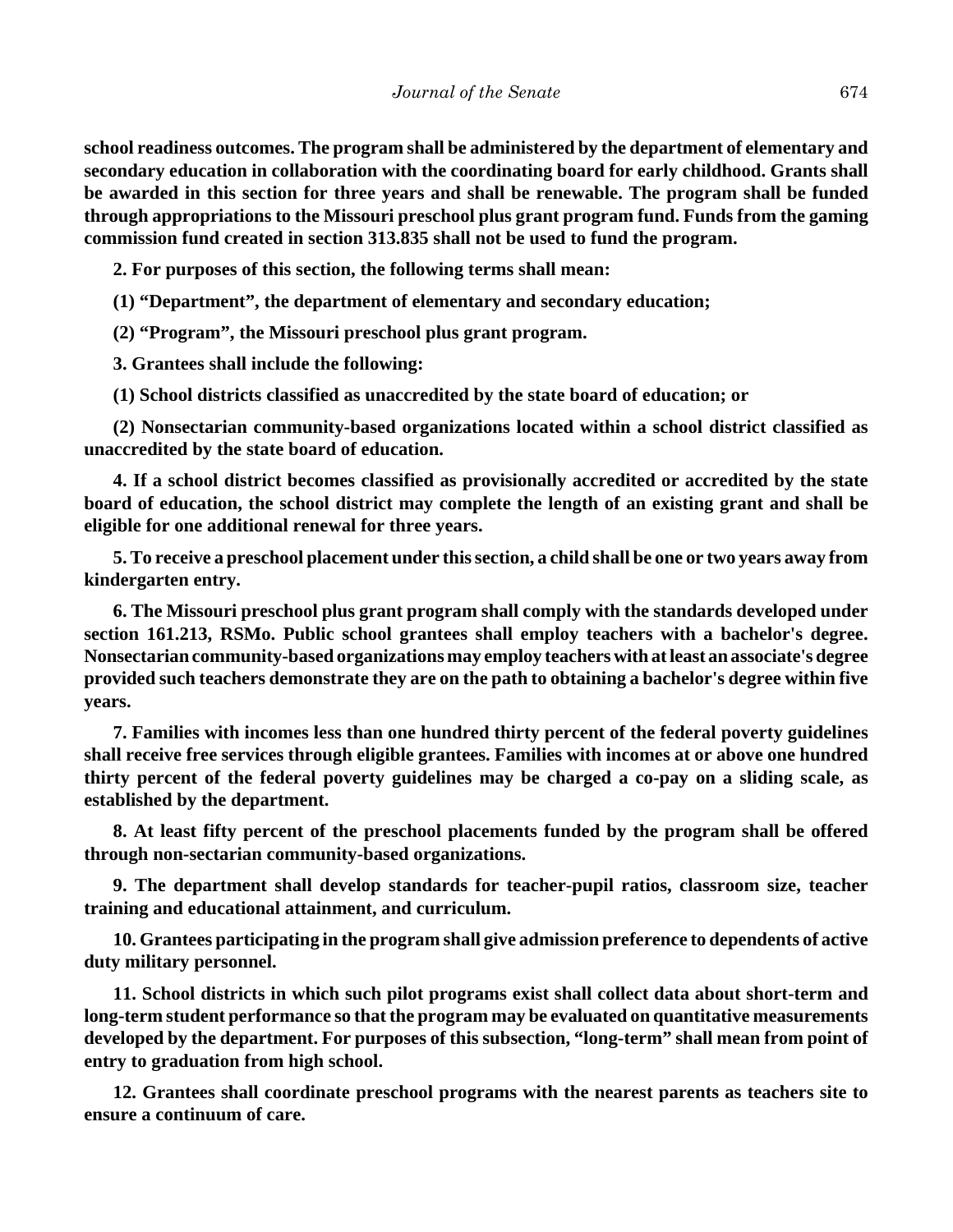**13. The department shall accept applications in a competitive bid process to begin implementation of the program for the 2010-2011 school year.**

**14. The department shall promulgate rules and regulations necessary to implement this section by January 1, 2010. Any rule or portion of a rule, as that term is defined in section 536.010, RSMo, that is created under the authority delegated in this section shall become effective only if it complies with and is subject to all of the provisions of chapter 536, RSMo, and, if applicable, section 536.028, RSMo. This section and chapter 536, RSMo, are nonseverable and if any of the powers vested with the general assembly pursuant to chapter 536, RSMo, to review, to delay the effective date, or to disapprove and annul a rule are subsequently held unconstitutional, then the grant of rulemaking authority and any rule proposed or adopted after August 28, 2009, shall be invalid and void.**

**15. The general assembly shall appropriate an amount sufficient to adequately fund the provisions of this section, which shall be a minimum of five million dollars in any fiscal year.**

**16. There is hereby created in the state treasury the "Missouri Preschool Plus Grant Program Fund" which shall consist of general revenue appropriated to the program, funds received from the federal government, and voluntary contributions to support or match program activities. The state treasurer shall be custodian of the fund and may approve disbursements from the fund in accordance with sections 30.170 and 30.180, RSMo. Upon appropriation, money in the fund shall be used solely for the administration of this section. Any moneys remaining in the fund at the end of the biennium shall revert to the credit of the general revenue fund. The state treasurer shall invest moneys in the fund in the same manner as other funds are invested. Any interest and moneys earned on such investments shall be credited to the fund.**

**17. Pursuant to section 23.253, RSMo, of the Missouri sunset act:**

**(1) The provisions of the new program authorized under this section shall automatically sunset six years after the effective date of this section unless reauthorized by an act of the general assembly; and**

**(2) If such program is reauthorized, the program authorized under this section shall automatically sunset twelve years after the effective date of the reauthorization of this section; and**

**(3) This section shall terminate on September first of the calendar year immediately following the calendar year in which the program authorized under this section is sunset.**"; and

Further amend the title and enacting clause accordingly.

Senator Smith moved that the above amendment be adopted, which motion prevailed.

Senator Shields offered **SA 7**:

## SENATE AMENDMENT NO. 7

Amend Senate Substitute for Senate Bill No. 291, Page 6, Section 160.820, Line 14 of said page, by inserting after all of said line the following:

"**161.380. 1. Each public school shall develop standards for teaching no later than June 30, 2010. The standards shall be applicable to all public schools, including public charter schools operated by the board of a school district.**

**2. Teaching standards shall include, but not be limited to, the following:**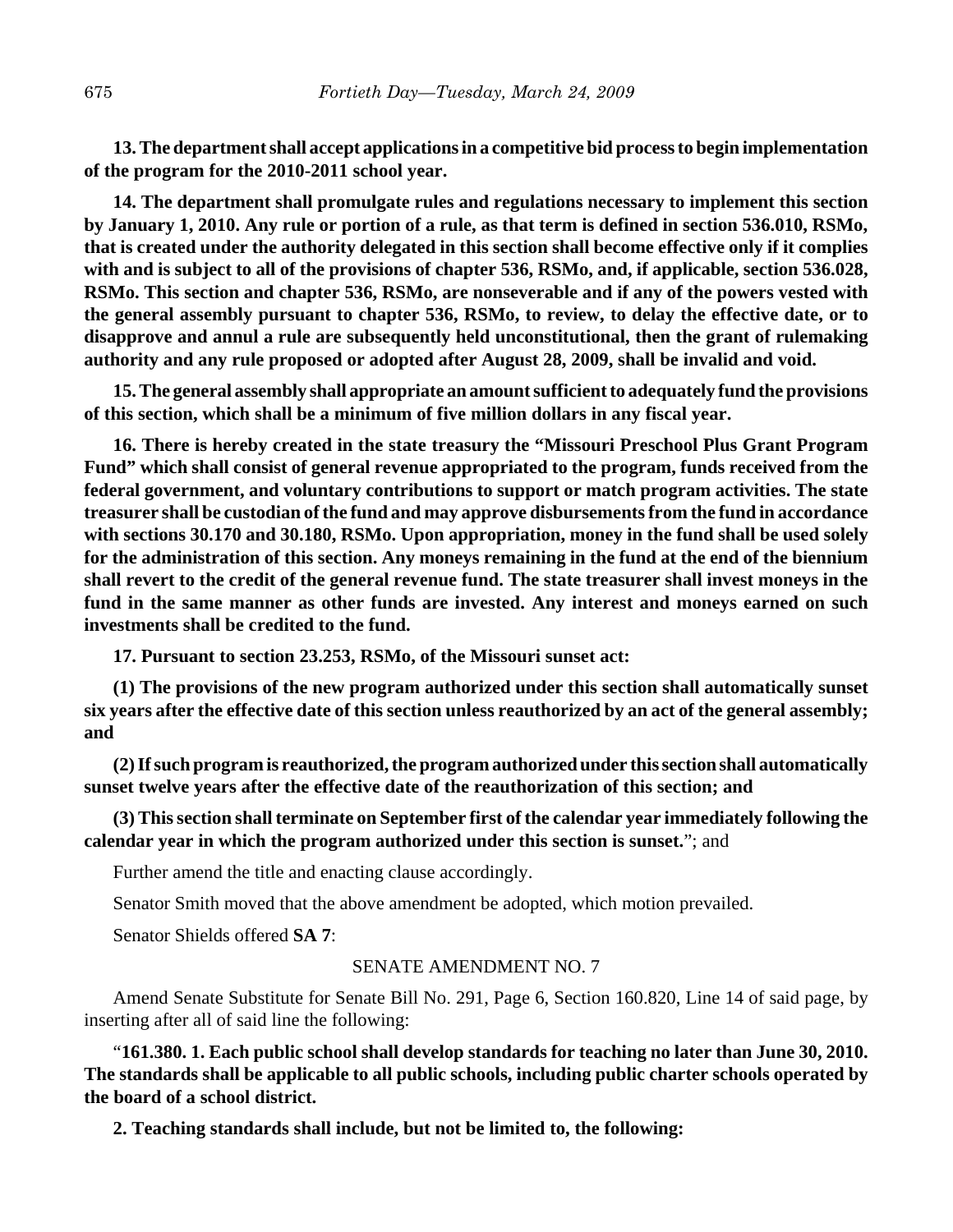**(1) Students actively participate and are successful in the learning process;**

**(2) Various forms of assessment are used to monitor and manage student learning;**

**(3) The teacher is prepared and knowledgeable of the content and effectively maintains students' on-task behavior;**

**(4) The teacher uses professional communication and interaction with the school community;**

**(5) The teacher keeps current on instructional knowledge and seeks and explores changes in teaching behaviors that will improve student performance; and**

**(6) The teacher acts as a responsible professional in the overall mission of the school.**

**3. The department may provide assistance to public schools in developing these standards upon request.**"; and

Further amend the title and enacting clause accordingly.

Senator Shields moved that the above amendment be adopted, which motion prevailed.

Senator Griesheimer assumed the Chair.

Senator Dempsey offered **SA 8**:

#### SENATE AMENDMENT NO. 8

Amend Senate Substitute for Senate Bill No. 291, Page 6, Section 162.1250, Line 26, by inserting at the end of said line the following:

"**Nothing in this section shall preclude a private, parochial, or home school student residing within a school district offering virtual school courses from enrolling in the school district in accordance with the combined enrollment provisions of section 167.031, RSMo, for the purposes of participating in the virtual school courses.**".

Senator Dempsey moved that the above amendment be adopted, which motion prevailed.

Senator Engler assumed the Chair.

Senator Griesheimer assumed the Chair.

Senator Lager offered **SA 9**:

# SENATE AMENDMENT NO. 9

Amend Senate Substitute for Senate Bill No. 291, Page 1, Section A, Line 6, by inserting after said line the following:

"160.011. As used in chapters 160, 161, 162, 163, 164, 165, 167, 168, 170, 171, 177 and 178, RSMo, the following terms mean:

(1) "District" or "school district", when used alone, may include seven-director, urban, and metropolitan school districts;

(2) "Elementary school", a public school giving instruction in a grade or grades not higher than the eighth grade;

(3) "Family literacy programs", services of sufficient intensity in terms of hours, and of sufficient duration, to make sustainable changes in families that include: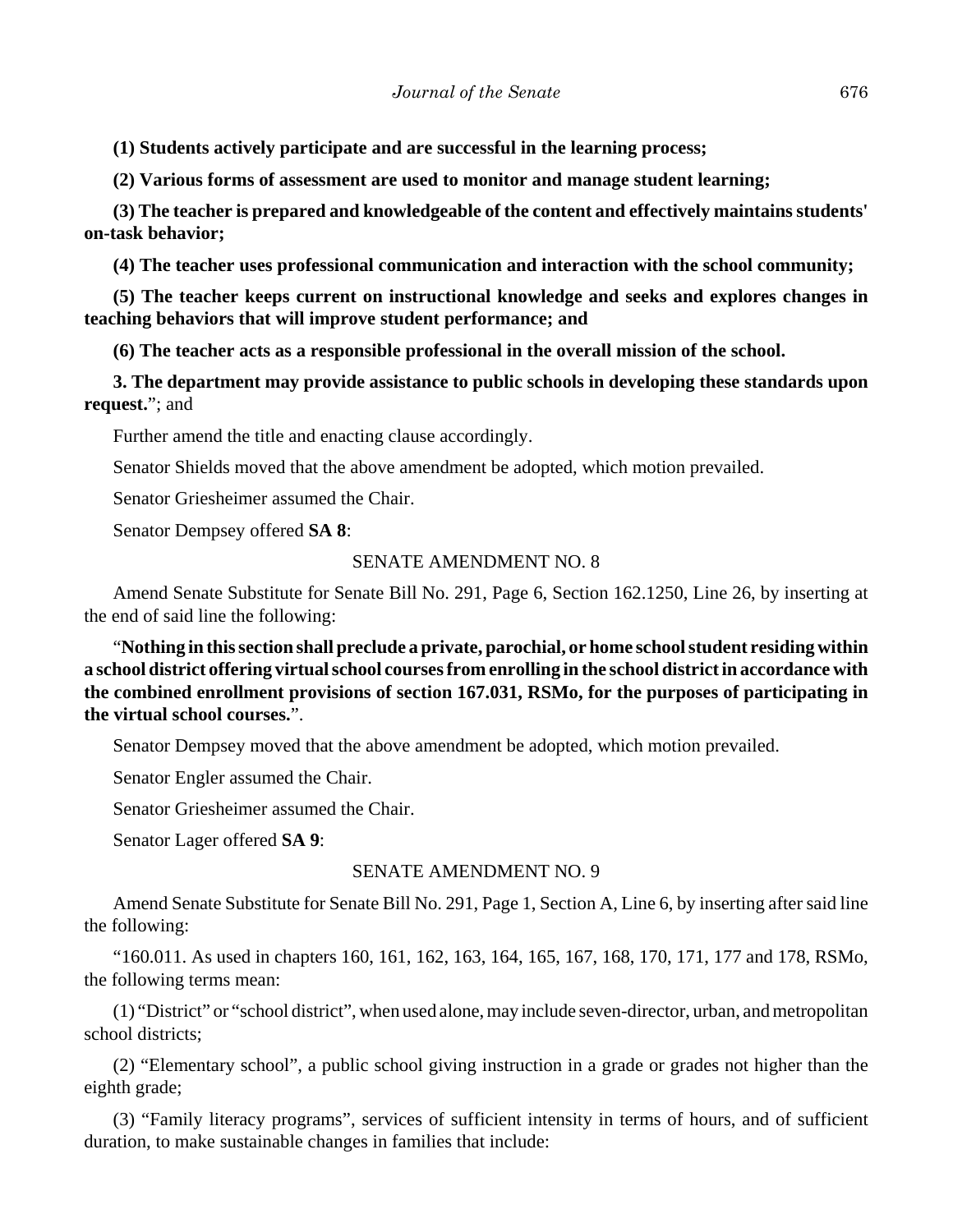(a) Interactive literacy activities between parents and their children;

(b) Training of parents regarding how to be the primary teacher of their children and full partners in the education of their children;

(c) Parent literacy training that leads to high school completion and economic self sufficiency; and

(d) An age-appropriate education to prepare children of all ages for success in school;

(4) "Graduation rate", the quotient of the number of graduates in the current year as of June thirtieth divided by the sum of the number of graduates in the current year as of June thirtieth plus the number of twelfth graders who dropped out in the current year plus the number of eleventh graders who dropped out in the preceding year plus the number of tenth graders who dropped out in the second preceding year plus the number of ninth graders who dropped out in the third preceding year;

(5) "High school", a public school giving instruction in a grade or grades not lower than the ninth nor higher than the twelfth grade;

(6) "Metropolitan school district", any school district the boundaries of which are coterminous with the limits of any city which is not within a county;

(7) "Public school" includes all elementary and high schools operated at public expense;

(8) "School board", the board of education having general control of the property and affairs of any school district;

(9) "School term", a minimum of one hundred seventy-four school days, as that term is defined in section 160.041, **for schools with a five-day school week or a minimum of one hundred forty-two school days, as that term is defined in section 160.041, for schools with a four-day school week,** and one thousand forty-four hours of actual pupil attendance as scheduled by the board pursuant to section 171.031, RSMo, during a twelve-month period in which the academic instruction of pupils is actually and regularly carried on for a group of students in the public schools of any school district. A "school term" may be within a school year or may consist of parts of two consecutive school years, but does not include summer school. A district may choose to operate two or more terms for different groups of children;

(10) "Secretary", the secretary of the board of a school district;

(11) "Seven-director district", any school district which has seven directors and includes urban districts regardless of the number of directors an urban district may have unless otherwise provided by law;

(12) "Taxpayer", any individual who has paid taxes to the state or any subdivision thereof within the immediately preceding twelve-month period or the spouse of such individual;

(13) "Town", any town or village, whether or not incorporated, the plat of which has been filed in the office of the recorder of deeds of the county in which it is situated;

(14) "Urban school district", any district which includes more than half of the population or land area of any city which has not less than seventy thousand inhabitants, other than a city which is not within a county.

160.041. 1. The "minimum school day" consists of three hours **for schools with a five-day school week or four hours for schools with a four-day school week** in which the pupils are under the guidance and direction of teachers in the teaching process. A "school month" consists of four weeks of five days each **for schools with a five-day school week or four weeks of four days each for schools with a four-day school**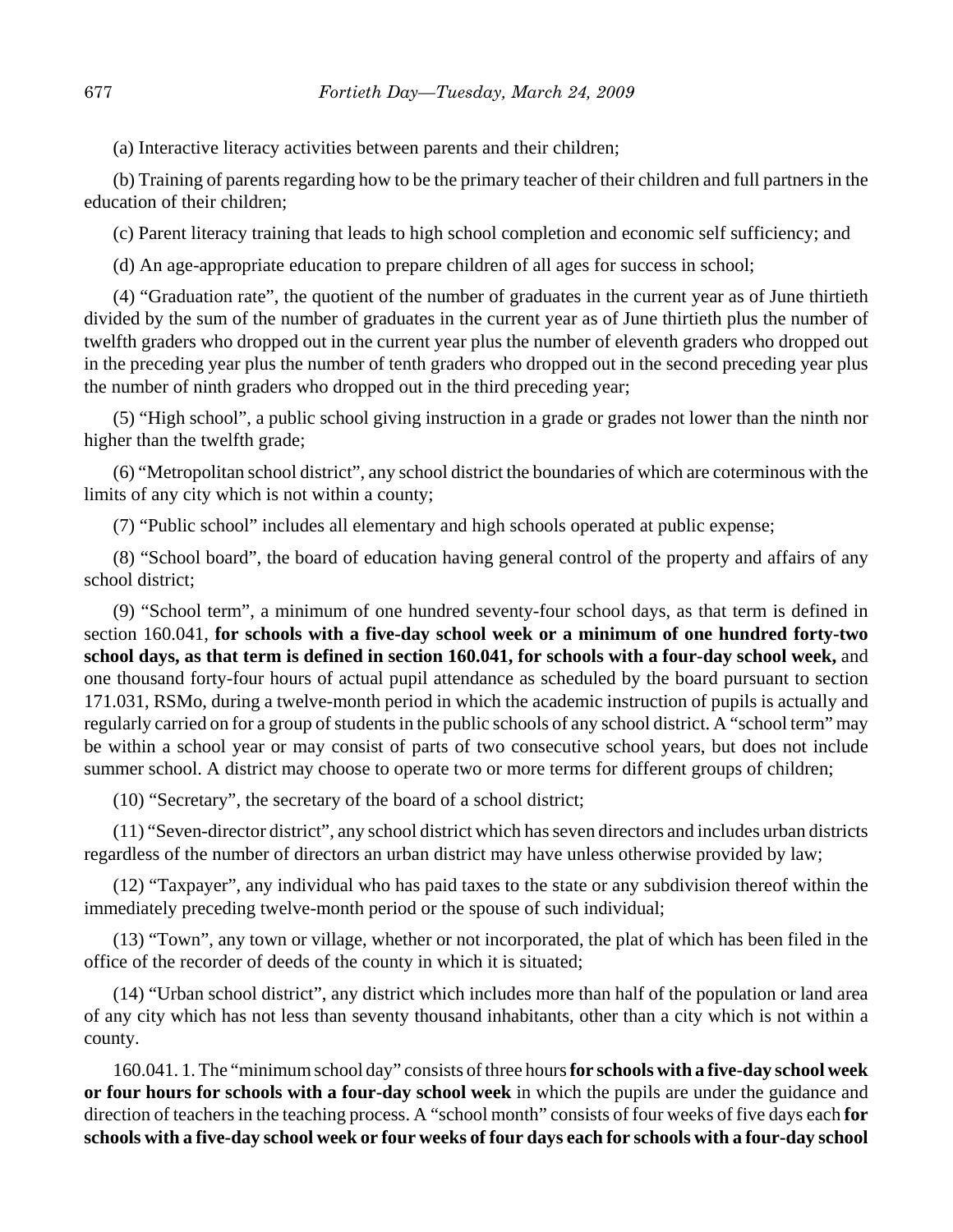**week**. The "school year" commences on the first day of July and ends on the thirtieth day of June following.

2. Notwithstanding the provisions of subsection 1 of this section, the commissioner of education is authorized to reduce the required number of hours and days in which the pupils are under the guidance and direction of teachers in the teaching process if:

(1) There is damage to or destruction of a public school facility which requires the dual utilization of another school facility; or

(2) Flooding or other inclement weather as defined in subsection 1 of section 171.033, RSMo, prevents students from attending the public school facility.

Such reduction shall not extend beyond two calendar years in duration."; and

Further amend said bill, page 26, section 166.300, line 19, by inserting after said line the following:

"**171.029. The school board of any school district in the state, upon adoption of a resolution by the vote of a majority of all its members to authorize such action, may establish a four-day school week in lieu of a five-day school week. Upon adoption of a four-day school week, any school that adopts a four-day school week shall file a calendar with the department of elementary and secondary education in accordance with section 171.031. Such calendar shall include, but not be limited to, a minimum term of one hundred forty-two days and one thousand forty-four hours of actual pupil attendance.**

171.031. 1. Each school board shall prepare annually a calendar for the school term, specifying the opening date and providing a minimum term of at least one hundred seventy-four days **for schools with a five-day school week or one hundred forty-two school days for schools with a four-day school week,** and one thousand forty-four hours of actual pupil attendance. In addition, such calendar shall include six make-up days for possible loss of attendance due to inclement weather as defined in subsection 1 of section 171.033.

2. Each local school district may set its opening date each year, which date shall be no earlier than ten calendar days prior to the first Monday in September. No public school district shall select an earlier start date unless the district follows the procedure set forth in subsection 3 of this section.

3. A district may set an opening date that is more than ten calendar days prior to the first Monday in September only if the local school board first gives public notice of a public meeting to discuss the proposal of opening school on a date more than ten days prior to the first Monday in September, and the local school board holds said meeting and, at the same public meeting, a majority of the board votes to allow an earlier opening date. If all of the previous conditions are met, the district may set its opening date more than ten calendar days prior to the first Monday in September. The condition provided in this subsection must be satisfied by the local school board each year that the board proposes an opening date more than ten days before the first Monday in September.

4. If any local district violates the provisions of this section, the department of elementary and secondary education shall withhold an amount equal to one quarter of the state funding the district generated under section 163.031, RSMo, for each date the district was in violation of this section.

5. The provisions of subsections 2 to 4 of this section shall not apply to school districts in which school is in session for twelve months of each calendar year.

6. The state board of education may grant an exemption from this section to a school district that demonstrates highly unusual and extenuating circumstances justifying exemption from the provisions of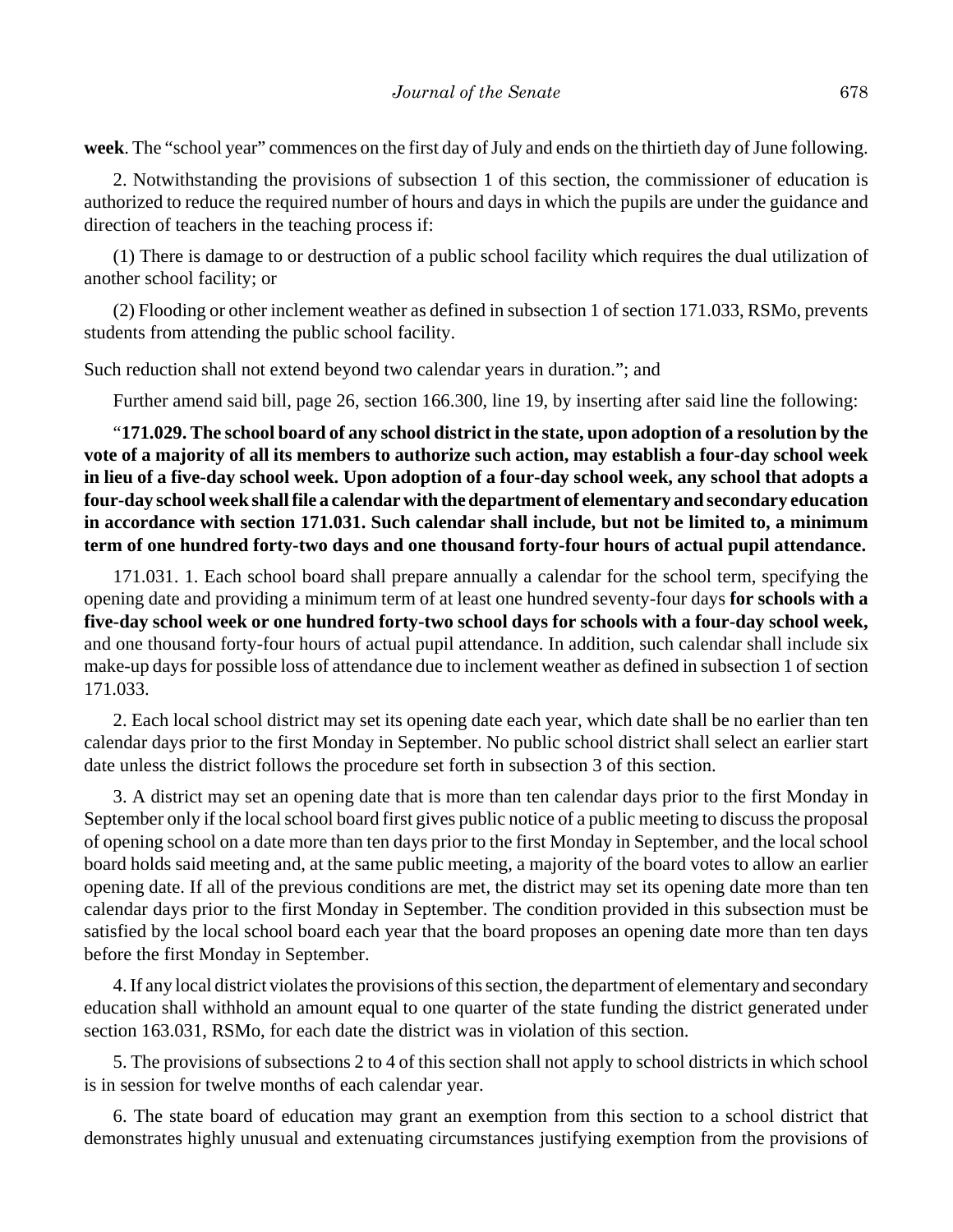subsections 2 to 4 of this section. Any exemption granted by the state board of education shall be valid for one academic year only.

7. No school day **for schools with a five-day school week** shall be longer than seven hours except for vocational schools which may adopt an eight-hour day in a metropolitan school district and a school district in a first class county adjacent to a city not within a county**, and any school that adopts a four-day school week in accordance with section 171.029**.

171.033. 1. "Inclement weather", for purposes of this section, shall be defined as ice, snow, extreme cold, flooding, or a tornado, but such term shall not include excessive heat.

2. A district shall be required to make up the first six days of school lost or canceled due to inclement weather and half the number of days lost or canceled in excess of six days. **Schools with a four-day school week may schedule such make-up days on the weekday for which school would normally not be in session.**

3. In the 2005-06 school year, a school district may be exempt from the requirement to make up days of school lost or canceled due to inclement weather occurring after April 1, 2006, in the school district, but such reduction of the minimum number of school days shall not exceed five days when a district has missed more than seven days overall, such reduction to be taken as follows: one day for eight days missed, two days for nine days missed, three days for ten days missed, four days for eleven days missed, and five days for twelve or more days missed. The requirement for scheduling two-thirds of the missed days into the next year's calendar pursuant to subsection 1 of this section shall be waived for the 2006-07 school year.

4. The commissioner of education may provide, for any school district in which schools are in session for twelve months of each calendar year that cannot meet the minimum school calendar requirement of at least one hundred seventy-four days **for schools with a five-day school week or one hundred forty-two days for schools with a four-day school week** and one thousand forty-four hours of actual pupil attendance, upon request, a waiver to be excused from such requirement. This waiver shall be requested from the commissioner of education and may be granted if the school was closed due to circumstances beyond school district control, including inclement weather, flooding or fire."; and

Further amend the title and enacting clause accordingly.

Senator Lager moved that the above amendment be adopted.

At the request of Senator Shields, **SB 291**, with **SS** and **SA 9** (pending), was placed on the Informal Calendar.

## **REFERRALS**

President Pro Tem Shields referred **SR 579** to the Committee on Rules, Joint Rules, Resolutions and Ethics.

# **MESSAGES FROM THE HOUSE**

The following message was received from the House of Representatives through its Chief Clerk:

Mr. President: I am instructed by the House of Representatives to inform the Senate that the House has adopted **SCS** for **HCS** for **HB 14**, as amended, and has taken up and passed **SCS** for **HCS** for **HB 14**, as amended.

On motion of Senator Engler, the Senate recessed until 4:00 p.m.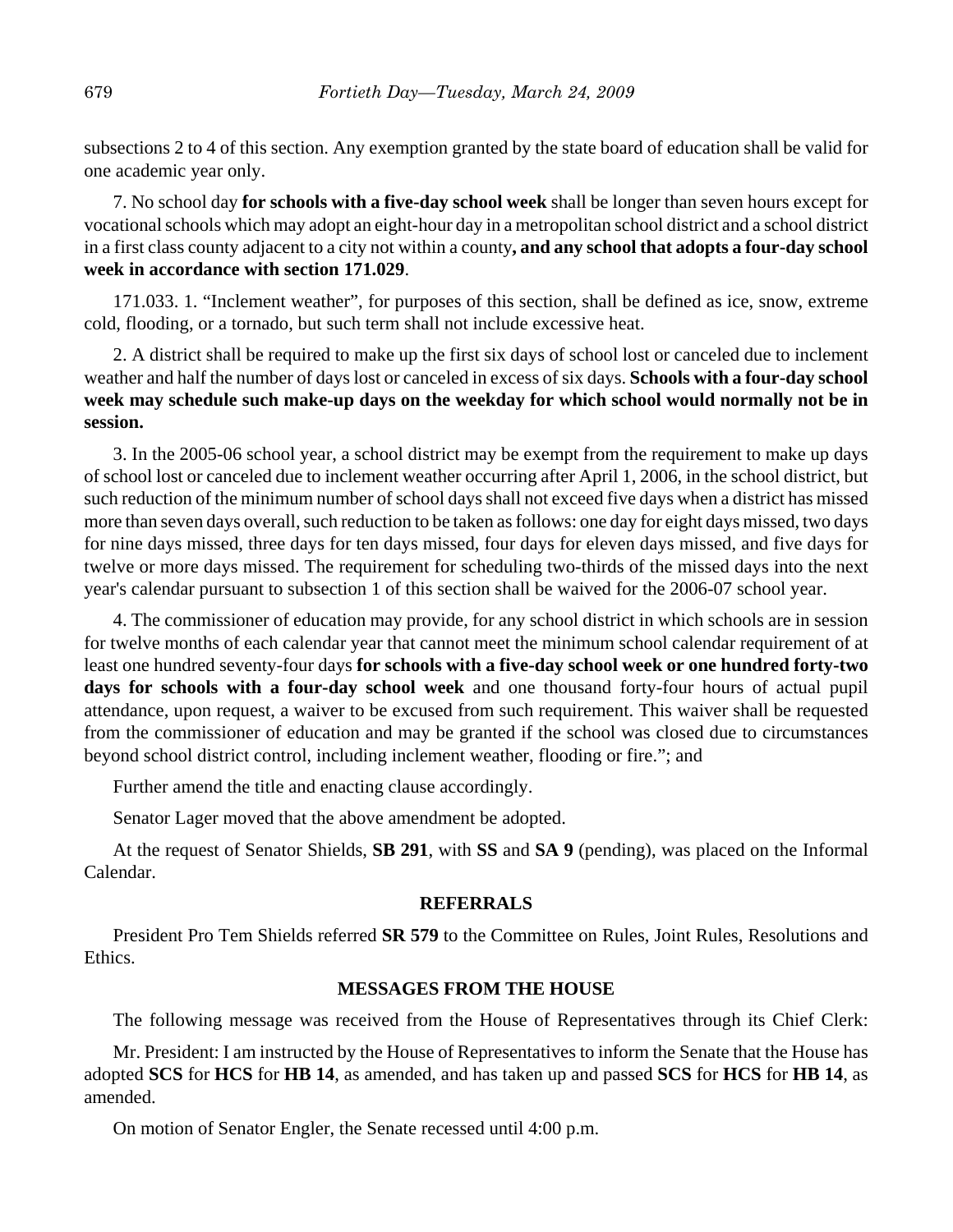#### **RECESS**

The time of recess having expired, the Senate was called to order by Senator Lager.

## **RESOLUTIONS**

Senator Pearce offered Senate Resolution No. 582, regarding Chief Warrant Officer Dean Stonner, Lee's Summit, which was adopted.

Senator Bray offered Senate Resolution No. 583, regarding Captain Kevin J. Noland, St. Louis County, which was adopted.

Senator Bray offered Senate Resolution No. 584, regarding Missouri Votes Conservation, which was adopted.

Senator Rupp offered Senate Resolution No. 585, regarding the Boys & Girls Clubs of Missouri, which was adopted.

Senator Engler offered Senate Resolution No. 586, regarding Nancy Bullis, Farmington, which was adopted.

Senator Griesheimer offered Senate Resolution No. 587, regarding Lynn Michael Dorrell, Washington, which was adopted.

# **MESSAGES FROM THE HOUSE**

The following message was received from the House of Representatives through its Chief Clerk:

Mr. President: I am instructed by the House of Representatives to inform the Senate that the House has taken up and passed **HB 229**, entitled:

An Act to repeal sections 143.111, 143.113, 354.536, 376.426, 376.450, 376.453, 376.776, 379.930, 379.940, and 379.952, RSMo, and to enact in lieu thereof eleven new sections relating to health insurance.

In which the concurrence of the Senate is respectfully requested.

Read 1st time.

#### **SENATE BILLS FOR PERFECTION**

Senator McKenna moved that **SB 130**, with **SCS**, be taken up for perfection, which motion prevailed. **SCS** for **SB 130**, entitled:

# SENATE COMMITTEE SUBSTITUTE FOR SENATE BILL NO. 130

An Act to amend chapter 304, RSMo, by adding thereto one new section relating to the use of electronic wireless telecommunication devices while operating a motor vehicle upon the highways of this state, with penalty provisions.

Was taken up.

Senator McKenna moved that **SCS** for **SB 130** be adopted.

Senator McKenna offered **SA 1**: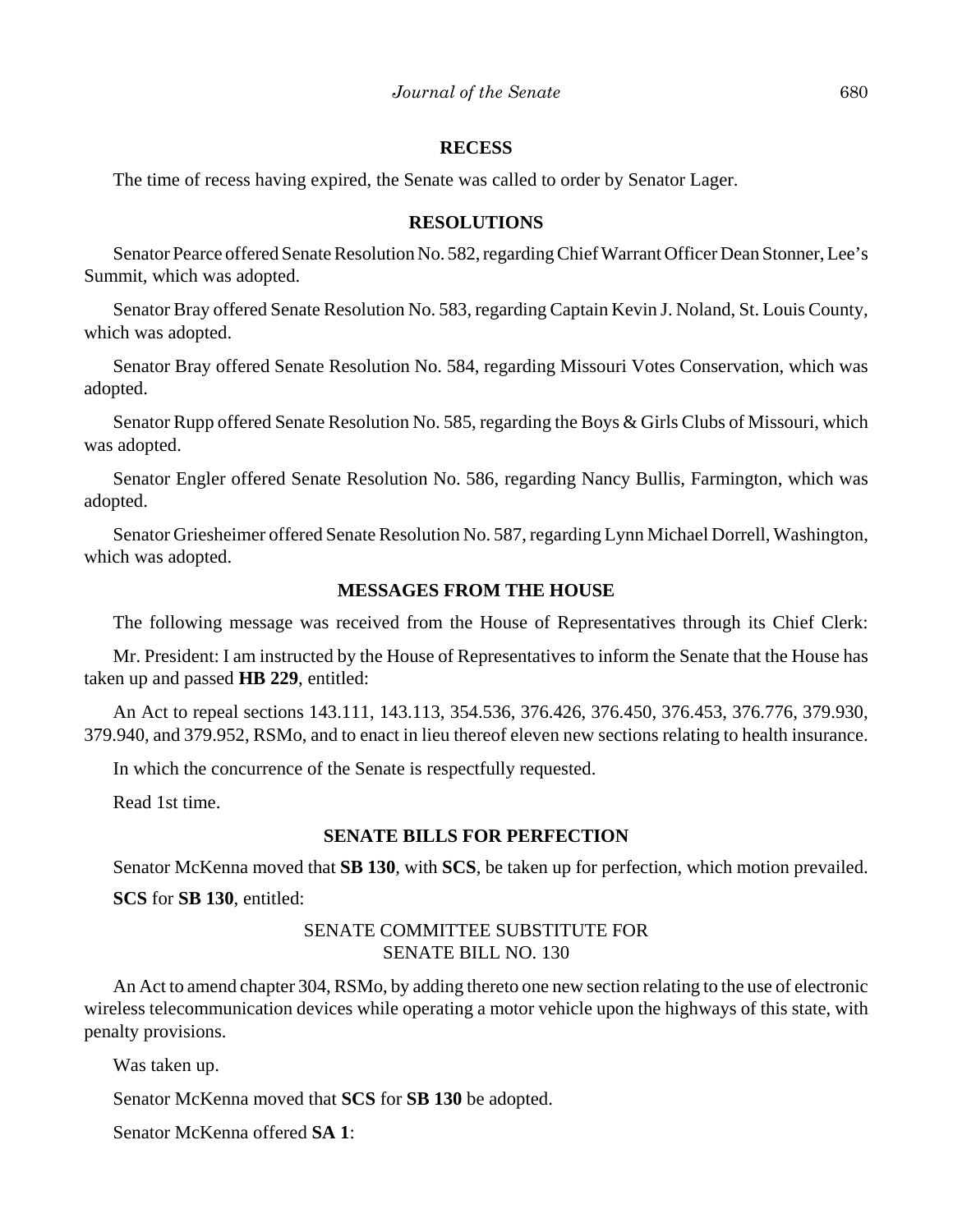## SENATE AMENDMENT NO. 1

Amend Senate Committee Substitute for Senate Bill No. 130, Page 2, Section 304.820, Lines 41-42, by striking the following: "a class C misdemeanor" and inserting in lieu thereof the following: "**an infraction**".

Senator McKenna moved that the above amendment be adopted, which motion prevailed.

Senator McKenna moved that **SCS** for **SB 130**, as amended, be adopted, which motion prevailed.

On motion of Senator McKenna, **SCS** for **SB 130**, as amended, was declared perfected and ordered printed.

President Pro Tem Shields assumed the Chair.

## **SIGNING OF BILLS**

The President Pro Tem announced that all other business would be suspended and **SCS** for **HCS** for **HB 14**, having passed both branches of the General Assembly, would be read at length by the Secretary, and if no objections be made, the bill would be signed by the President Pro Tem to the end that it may become law. No objections being made, the bill was so read by the Secretary and signed by the President Pro Tem.

Senator Lager assumed the Chair.

#### **SENATE BILLS FOR PERFECTION**

Senator Rupp moved that **SB 167**, with **SCS**, be taken up for perfection, which motion prevailed.

**SCS** for **SB 167**, entitled:

# SENATE COMMITTEE SUBSTITUTE FOR SENATE BILL NO. 167

An Act to repeal section 376.995, RSMo, and to enact in lieu thereof two new sections relating to insurance coverage for the diagnosis and treatment of autism spectrum disorders.

Was taken up.

Senator Rupp moved that **SCS** for **SB 167** be adopted.

Senator Rupp offered **SS** for **SCS** for **SB 167**, entitled:

# SENATE SUBSTITUTE FOR SENATE COMMITTEE SUBSTITUTE FOR SENATE BILL NO. 167

An Act to amend chapter 376, RSMo, by adding thereto one new section relating to insurance coverage for the diagnosis and treatment of autism spectrum disorders.

Senator Rupp moved that **SS** for **SCS** for **SB 167** be adopted.

Senator Purgason offered **SA 1**:

# SENATE AMENDMENT NO. 1

Amend Senate Substitute for Senate Committee Substitute for Senate Bill No. 167, Page 8, Section 376.1224, Line 2, by inserting immediately after all of said line the following: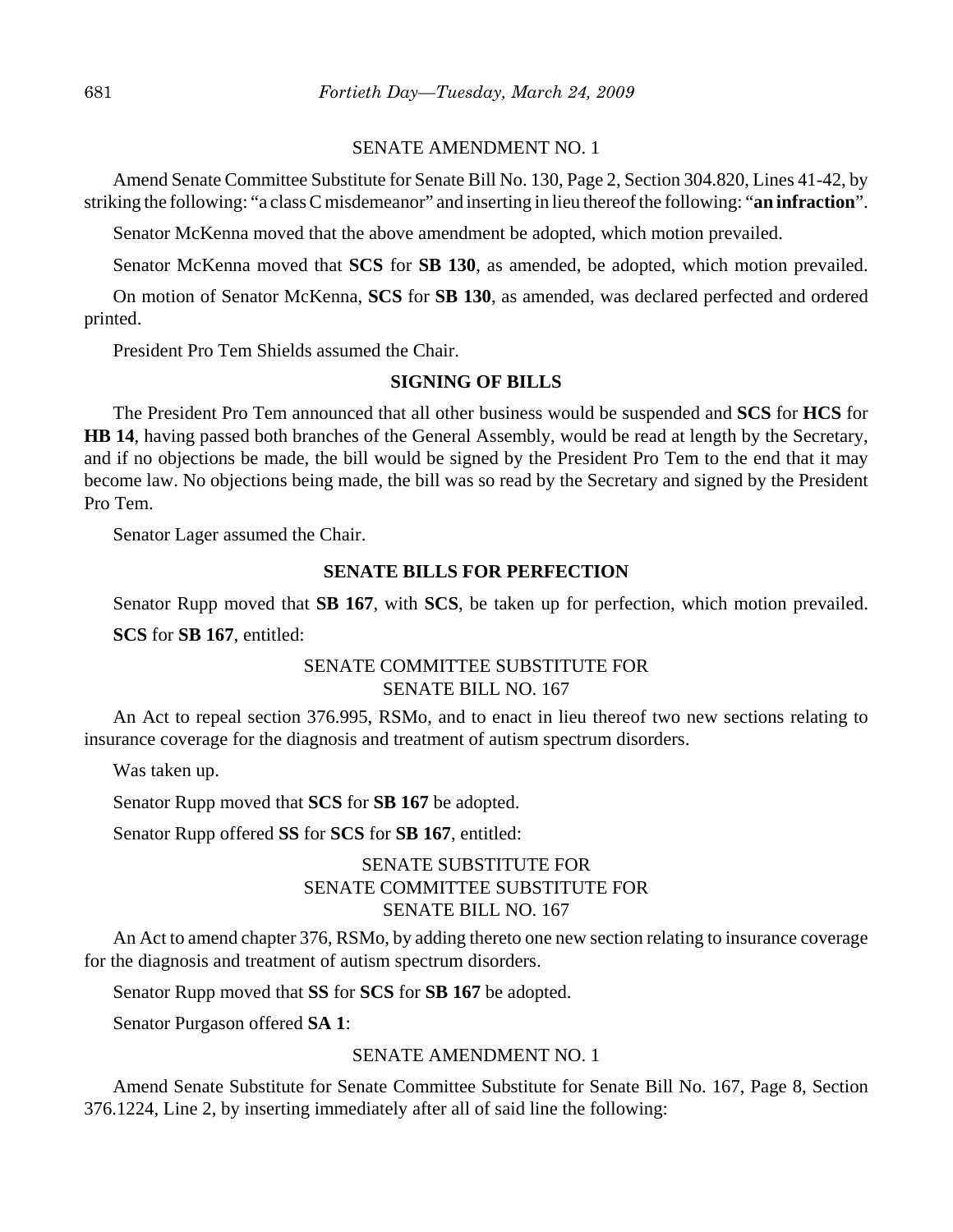"**In addition, the provisions of this section shall not apply to a health benefit plan issued to a small employer under sections 379.930 to 379.952, RSMo, except that health carriers shall offer such small employer the coverage prescribed in this section as an optional benefit to that plan.**".

Senator Purgason moved that the above amendment be adopted, which motion failed.

Senator Pearce assumed the Chair.

Senator Rupp moved that **SS** for **SCS** for **SB 167** be adopted, which motion prevailed.

On motion of Senator Rupp, **SS** for **SCS** for **SB 167** was declared perfected and ordered printed.

Senator Rupp moved that **SB 65** and **SB 43**, with **SCS**, be taken up for perfection, which motion prevailed.

President Pro Tem Shields assumed the Chair.

**SCS** for **SBs 65** and **43**, entitled:

# SENATE COMMITTEE SUBSTITUTE FOR SENATE BILLS NOS. 65 and 43

An Act to repeal sections 130.047, 407.1095, 407.1098, ---------------------------407.1101, 407.1104, 407.1107, and 407.1110, RSMo, and to enact in lieu thereof nine new sections relating to telephone calls.

Was taken up.

Senator Rupp moved that **SCS** for **SBs 65** and **43** be adopted.

Senator Smith offered **SA 1**:

# SENATE AMENDMENT NO. 1

Amend Senate Committee Substitute for Senate Bills Nos. 65 and 43, Page 3, Section 407.1095, Line 28, by inserting immediately after the word "purpose" the following: "**and is not considered a push poll**"; and

Further amend said bill and section, page 3, line 39, by inserting immediately after said line the following:

"**(5) "Push poll", a paid telephone survey, or series of similar telephone surveys, that reference a candidate or group of candidates other than in a basic preference question, and in which:**

**(a) A list or directory is used, exclusively or in part, to select respondents belonging to a particular subset or combination of subsets of the population, based on demographic or political characteristics such as race, sex, age, ethnicity, party affiliation, or similar types of characteristics;**

**(b) The survey fails to make demographic inquiries on factors such as age, household income, or status as a likely voter sufficient to allow for the tabulation of results based on a relevant subset of the population consistent with standard polling industry practices;**

**(c) The pollster or polling organization does not collect or tabulate the survey results;**

**(d) The survey prefaces a question regarding support for a candidate on the basis of an untrue statement; and**

**(e) The survey is primarily for the purpose of suppressing or changing the voting position of the**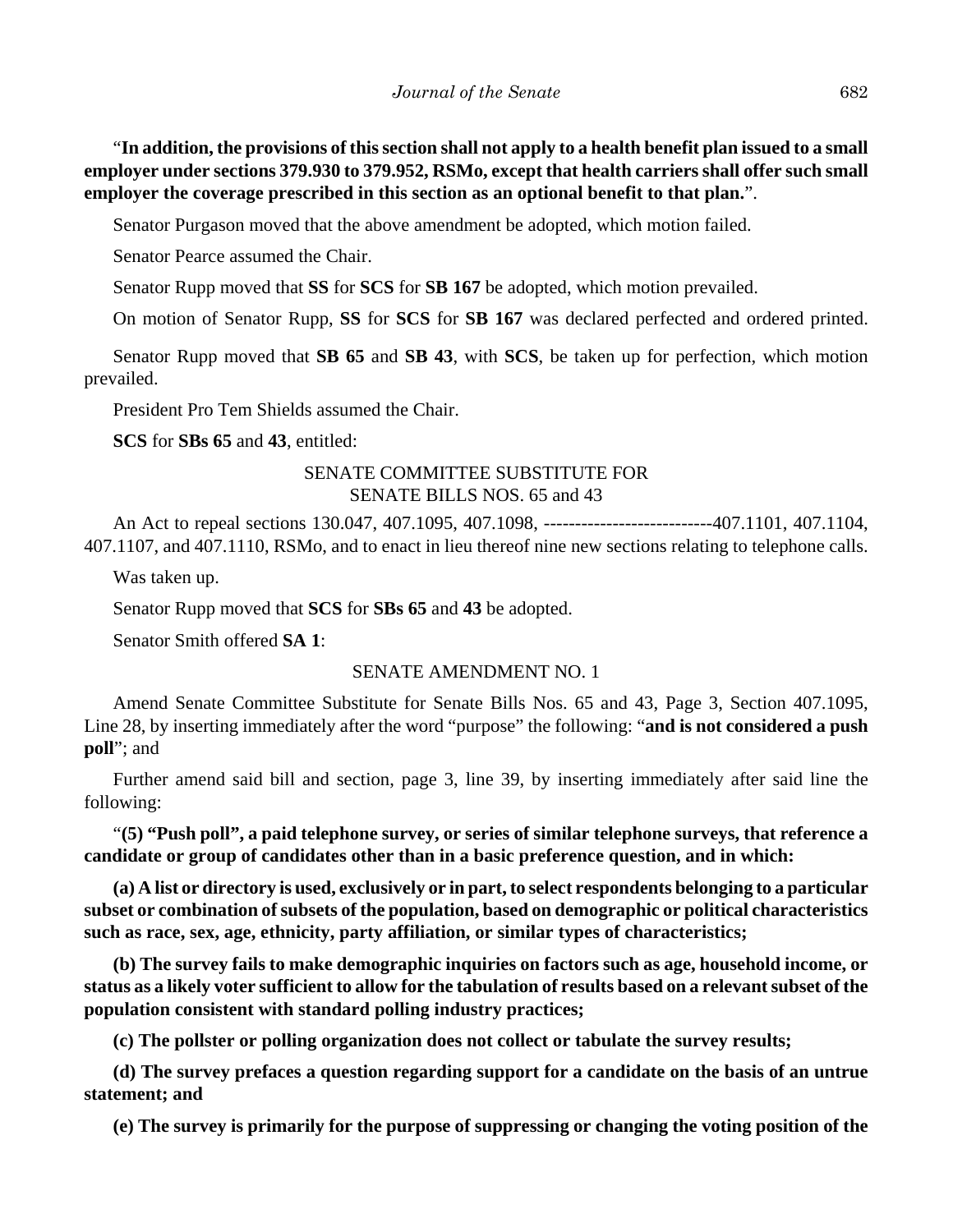**call recipient;**"; and further amend said section by renumbering the remaining subdivisions accordingly.

Senator Smith moved that the above amendment be adopted, which motion prevailed.

Senator Rupp moved that **SCS** for **SBs 65** and **43**, as amended, be adopted, which motion prevailed.

On motion of Senator Rupp, **SCS** for **SBs 65** and **43**, as amended, was declared perfected and ordered printed.

Senator Stouffer moved that **SB 89**, with **SCS**, **SA 1** and **SSA 1** for **SA 1** (pending), be called from the Informal Calendar and again taken up for perfection, which motion prevailed.

**SSA 1** for **SA 1** was again taken up.

At the request of Senator Callahan, the above substitute amendment was withdrawn.

**SA 1** was again taken up.

At the request of Senator Green, the above amendment was withdrawn.

Senator Stouffer offered **SS** for **SCS** for **SB 89**, entitled:

# SENATE SUBSTITUTE FOR SENATE COMMITTEE SUBSTITUTE FOR SENATE BILL NO. 89

An Act to repeal sections 198.074, 198.075, 198.096, and 198.525, RSMo, and to enact in lieu thereof five new sections relating to safety in long-term care facilities.

Senator Stouffer moved that **SS** for **SCS** for **SB 89** be adopted.

At the request of Senator Stouffer, **SB 89**, with **SCS** and **SS** for **SCS** (pending), was placed on the Informal Calendar.

Senator Dempsey moved that **SB 188**, with **SCS**, be taken up for perfection, which motion prevailed.

**SCS** for **SB 188**, entitled:

# SENATE COMMITTEE SUBSTITUTE FOR SENATE BILL NO. 188

An Act to repeal sections 311.332, 311.333, 311.334, 311.335, 311.336, 311.338, and 311.490, RSMo, and to enact in lieu thereof five new sections relating to liquor control, with penalty provisions.

Was taken up.

Senator Dempsey moved that **SCS** for **SB 188** be adopted.

Senator Justus offered **SA 1**:

## SENATE AMENDMENT NO. 1

Amend Senate Committee Substitute for Senate Bill No. 188, Page 1, Section A, Line 4, by inserting after all of said line the following:

"311.060. 1. No person shall be granted a license hereunder unless such person is of good moral character and a qualified legal voter and a taxpaying citizen of the county, town, city or village, nor shall any corporation be granted a license hereunder unless the managing officer of such corporation is of good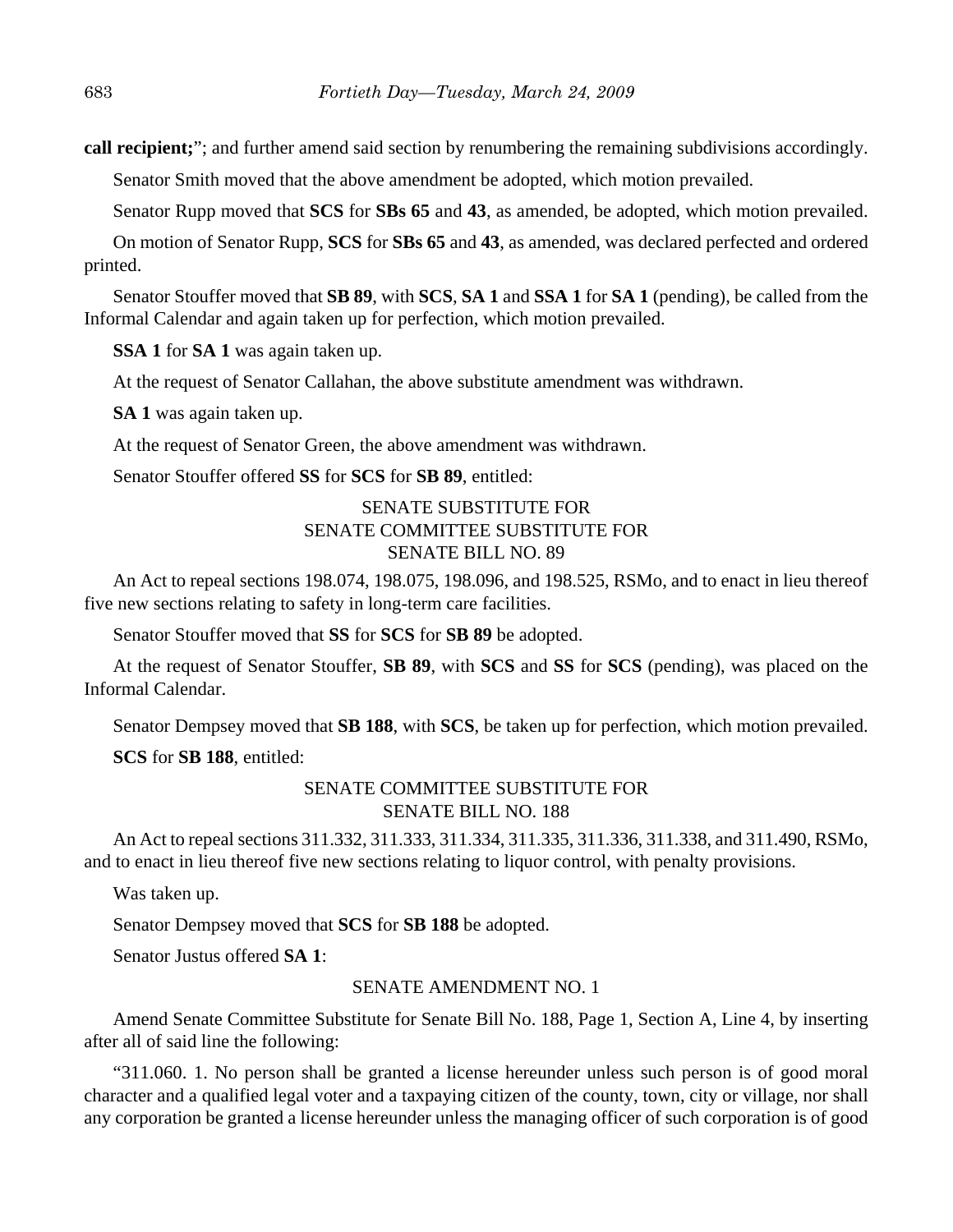moral character and a qualified legal voter and taxpaying citizen of the county, town, city or village; and no person shall be granted a license or permit hereunder whose license as such dealer has been revoked, or who has been convicted, since the ratification of the twenty-first amendment to the Constitution of the United States, of a violation of the provisions of any law applicable to the manufacture or sale of intoxicating liquor, or who employs in his **or her** business as such dealer, any person whose license has been revoked or who has been convicted of violating such law since the date aforesaid; provided, that nothing in this section contained shall prevent the issuance of licenses to nonresidents of Missouri or foreign corporations for the privilege of selling to duly licensed wholesalers and soliciting orders for the sale of intoxicating liquors to, by or through a duly licensed wholesaler, within this state.

2. (1) No person, partnership or corporation shall be qualified for a license under this law if such person, any member of such partnership, or such corporation, or any officer, director, or any stockholder owning, legally or beneficially, directly or indirectly, ten percent or more of the stock of such corporation, or other financial interest therein, or ten percent or more of the interest in the business for which the person, partnership or corporation is licensed, or any person employed in the business licensed under this law shall have had a license revoked under this law or shall have been convicted of violating the provisions of any law applicable to the manufacture or sale of intoxicating liquor since the ratification of the twenty-first amendment to the Constitution of the United States, or shall not be a person of good moral character.

(2) No license issued under this chapter or chapter 312, RSMo, shall be denied, suspended, revoked or otherwise affected based solely on the fact that an employee of the licensee has been convicted of a felony unrelated to the manufacture or sale of intoxicating liquor **[**so long as any such employee does not directly participate in retail sales of intoxicating liquor**]**. Each employer shall report the identity of any employee convicted of a felony to the division of liquor control. The division of liquor control shall promulgate rules to enforce the provisions of this subdivision.

(3) No wholesaler license shall be issued to a corporation for the sale of intoxicating liquor containing alcohol in excess of five percent by weight, except to a resident corporation as defined in this section.

3. A "resident corporation" is defined to be a corporation incorporated under the laws of this state, all the officers and directors of which, and all the stockholders, who legally and beneficially own or control sixty percent or more of the stock in amount and in voting rights, shall be qualified legal voters and taxpaying citizens of the county and municipality in which they reside and who shall have been bona fide residents of the state for a period of three years continuously immediately prior to the date of filing of application for a license, provided that a stockholder need not be a voter or a taxpayer, and all the resident stockholders of which shall own, legally and beneficially, at least sixty percent of all the financial interest in the business to be licensed under this law; provided, that no corporation, licensed under the provisions of this law on January 1, 1947, nor any corporation succeeding to the business of a corporation licensed on January 1, 1947, as a result of a tax-free reorganization coming within the provisions of Section 112, United States Internal Revenue Code, shall be disqualified by reason of the new requirements herein, except corporations engaged in the manufacture of alcoholic beverages containing alcohol in excess of five percent by weight, or owned or controlled, directly or indirectly, by nonresident persons, partnerships or corporations engaged in the manufacture of alcoholic beverages containing alcohol in excess of five percent by weight.

4. The term "financial interest" as used in this chapter is defined to mean all interest, legal or beneficial, direct or indirect, in the capital devoted to the licensed enterprise and all such interest in the net profits of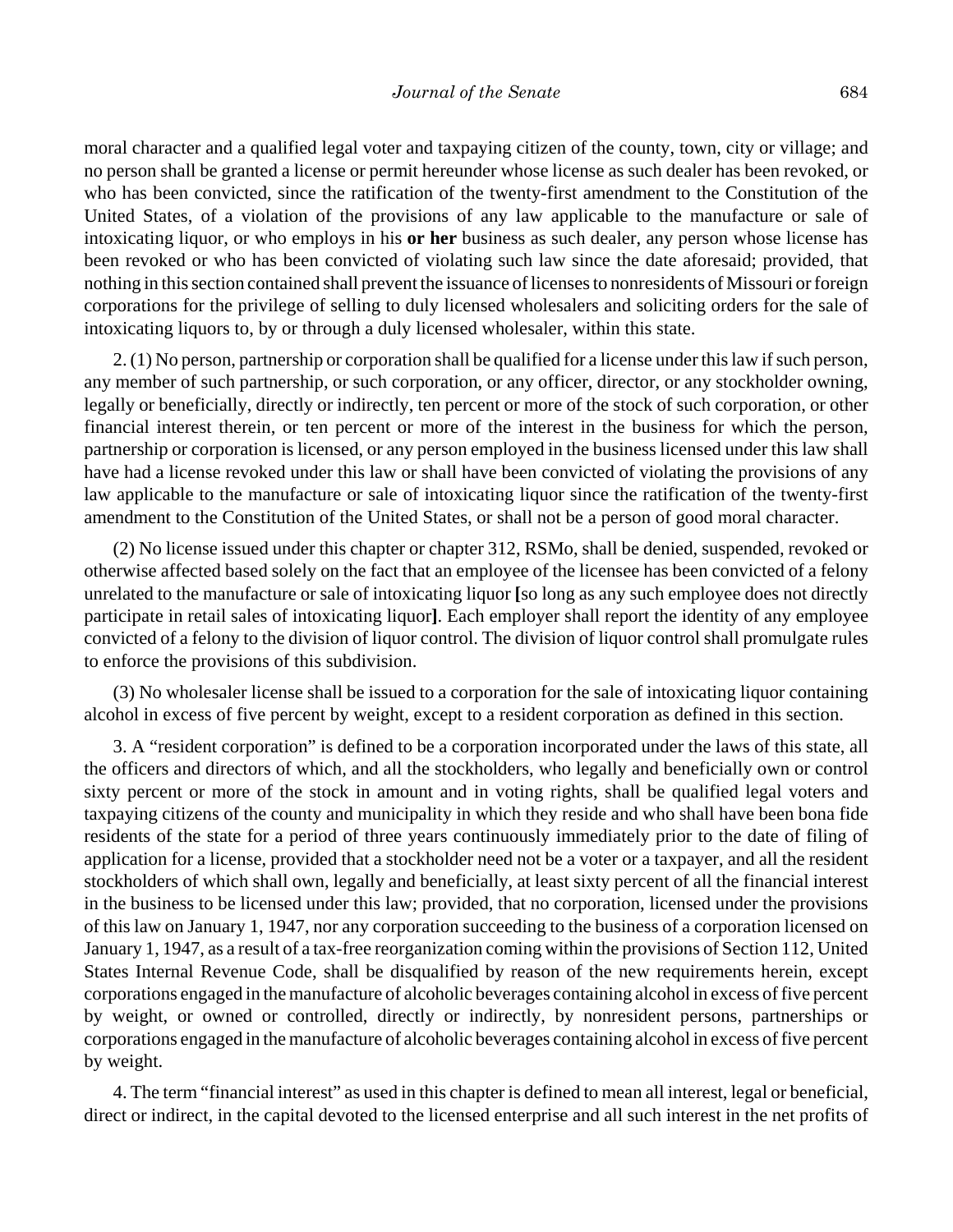the enterprise, after the payment of reasonable and necessary operating business expenses and taxes, including interest in dividends, preferred dividends, interest and profits, directly or indirectly paid as compensation for, or in consideration of interest in, or for use of, the capital devoted to the enterprise, or for property or money advanced, loaned or otherwise made available to the enterprise, except by way of ordinary commercial credit or bona fide bank credit not in excess of credit customarily granted by banking institutions, whether paid as dividends, interest or profits, or in the guise of royalties, commissions, salaries, or any other form whatsoever.

5. The supervisor shall by regulation require all applicants for licenses to file written statements, under oath, containing the information reasonably required to administer this section. Statements by applicants for licenses as wholesalers and retailers shall set out, with other information required, full information concerning the residence of all persons financially interested in the business to be licensed as required by regulation. All material changes in the information filed shall be promptly reported to the supervisor."; and

Further amend the title and enacting clause accordingly.

Senator Justus moved that the above amendment be adopted.

Senator Dempsey raised the point of order that **SA 1** is out of order as it goes beyond the scope of the underlying legislation.

Senator Schmitt assumed the Chair.

The point of order was referred to the President Pro Tem who ruled it not well taken.

President Pro Tem Shields assumed the Chair.

Senator Justus moved that **SA 1** be adopted, which motion prevailed.

Senator Cunningham offered **SA 2**:

## SENATE AMENDMENT NO. 2

Amend Senate Committee Substitute for Senate Bill No. 188, Page 1, Section A, Line 4, by inserting after all of said line the following:

"311.297. 1. Any winery, distiller, manufacturer, wholesaler, or brewer or designated employee may provide and pour distilled spirits, wine, or malt beverage samples off a licensed retail premises for tasting purposes provided no sales transactions take place. For purposes of this section, a "sales transaction" shall mean an actual and immediate exchange of monetary consideration for the immediate delivery of goods at the tasting site.

2. Notwithstanding any other provisions of this chapter to the contrary, any winery, distiller, manufacturer, wholesaler, or brewer or designated employee may provide, furnish, or pour distilled spirits, wine, or malt beverage samples for customer tasting purposes on any temporary licensed retail premises as described in section 311.218, 311.482, 311.485, 311.486, or 311.487, or on any tax exempt organization's licensed premises as described in section 311.090.

**3. Notwithstanding any other provisions of this chapter to the contrary, any winery, distiller, manufacturer, wholesaler, or brewer or designated employee may provide, furnish, or pour distilled spirits, wine, or malt beverage samples on a licensed retail premises for customer tasting purposes. The retail licensed premises where such product tasting is provided shall maintain a special permit in accordance with section 311.294 or hold a by-the-drink-for-consumption-on-the-premises-where-**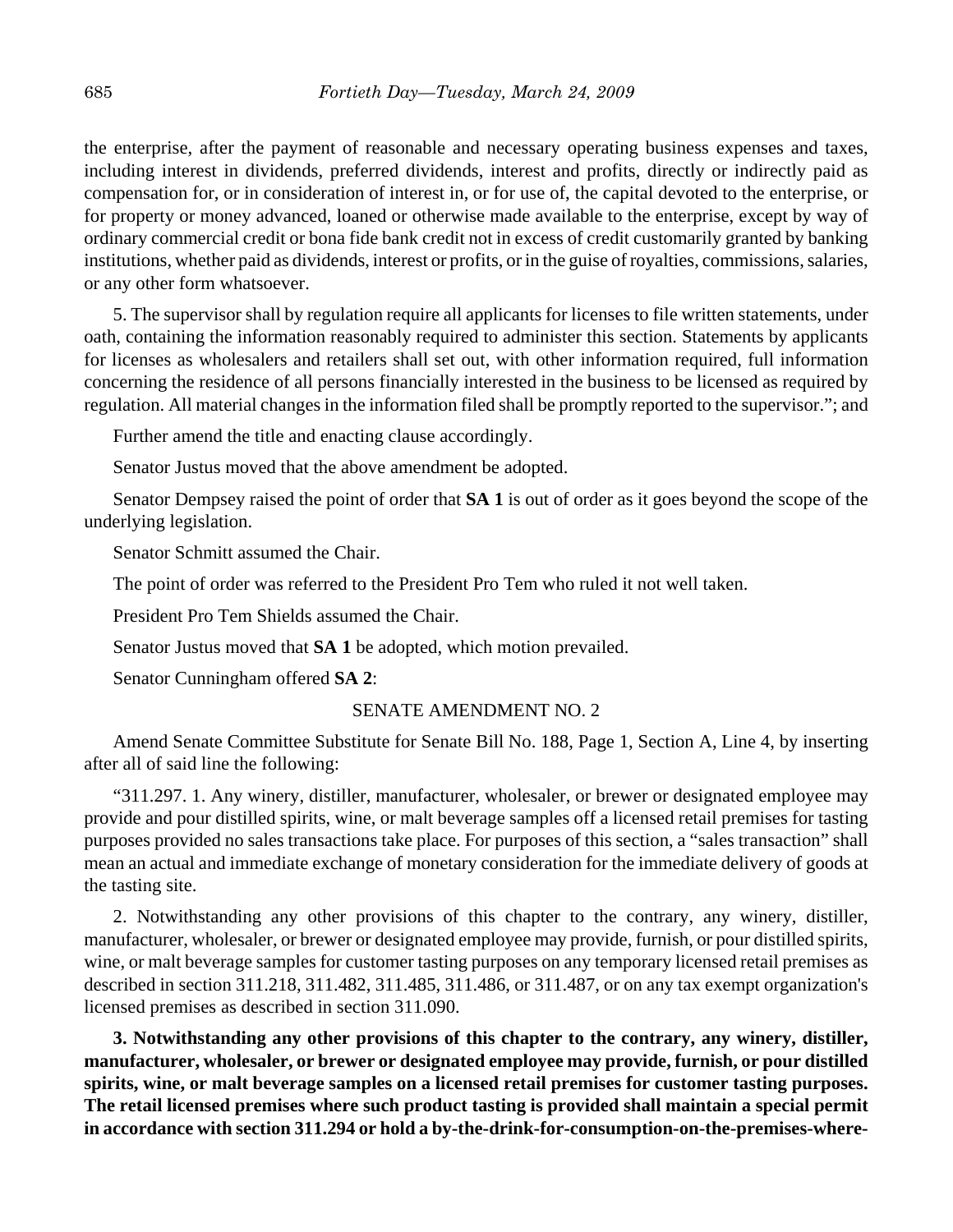**sold retail license. No money or anything of value shall be given to the retailers for the privilege or opportunity of conducting the on-the-premises product tasting.**"; and

Further amend the title and enacting clause accordingly.

Senator Cunningham moved that the above amendment be adopted, which motion prevailed.

Senator Callahan offered **SA 3**:

## SENATE AMENDMENT NO. 3

Amend Senate Committee Substitute for Senate Bill No. 188, Page 1, Section A, Line 4, by inserting immediately after said line the following:

"311.260. 1. No person, corporation, employee, officer, agent, subsidiary, or affiliate thereof, shall:

(1) Have more than **[**three**] five** licenses; or

(2) Be directly or indirectly interested in any business of any other person, corporation, or employee, officer, agent, subsidiary, or affiliate thereof, who sells intoxicating liquor at retail by the drink for consumption on the premises described in any license; or

(3) Sell intoxicating liquor at retail by the drink for consumption at the place of sale at more than three places in this state.

2. Notwithstanding any other provision of this chapter or municipal ordinance to the contrary, for the purpose of determining whether a person, corporation, employee, officer, agent, subsidiary, or affiliate thereof has a disqualifying interest in more than three licenses pursuant to subsection 1 of this section, there shall not be counted any license to sell intoxicating liquor at retail by the drink for consumption on the following premises:

(1) Restaurants where at least fifty percent of the gross income of which is derived from the sale of prepared meals or food consumed on the premises where sold; or

(2) Establishments which have an annual gross income of at least two hundred thousand dollars from the sale of prepared meals or food consumed on the premises where sold; or

(3) Facilities designed for the performance of live entertainment and where the receipts for admission to such performances exceed one hundred thousand dollars per calendar year; or

(4) Any establishment having at least forty rooms for the overnight accommodation of transient guests."; and

Further amend the title and enacting clause accordingly.

Senator Callahan moved that the above amendment be adopted, which motion prevailed.

Senator Dempsey moved that **SCS** for **SB 188**, as amended, be adopted, which motion prevailed.

On motion of Senator Dempsey, **SCS** for **SB 188**, as amended, was declared perfected and ordered printed.

Senator Lager moved that **SB 272** be taken up for perfection, which motion prevailed.

Senator Wilson offered **SA 1**: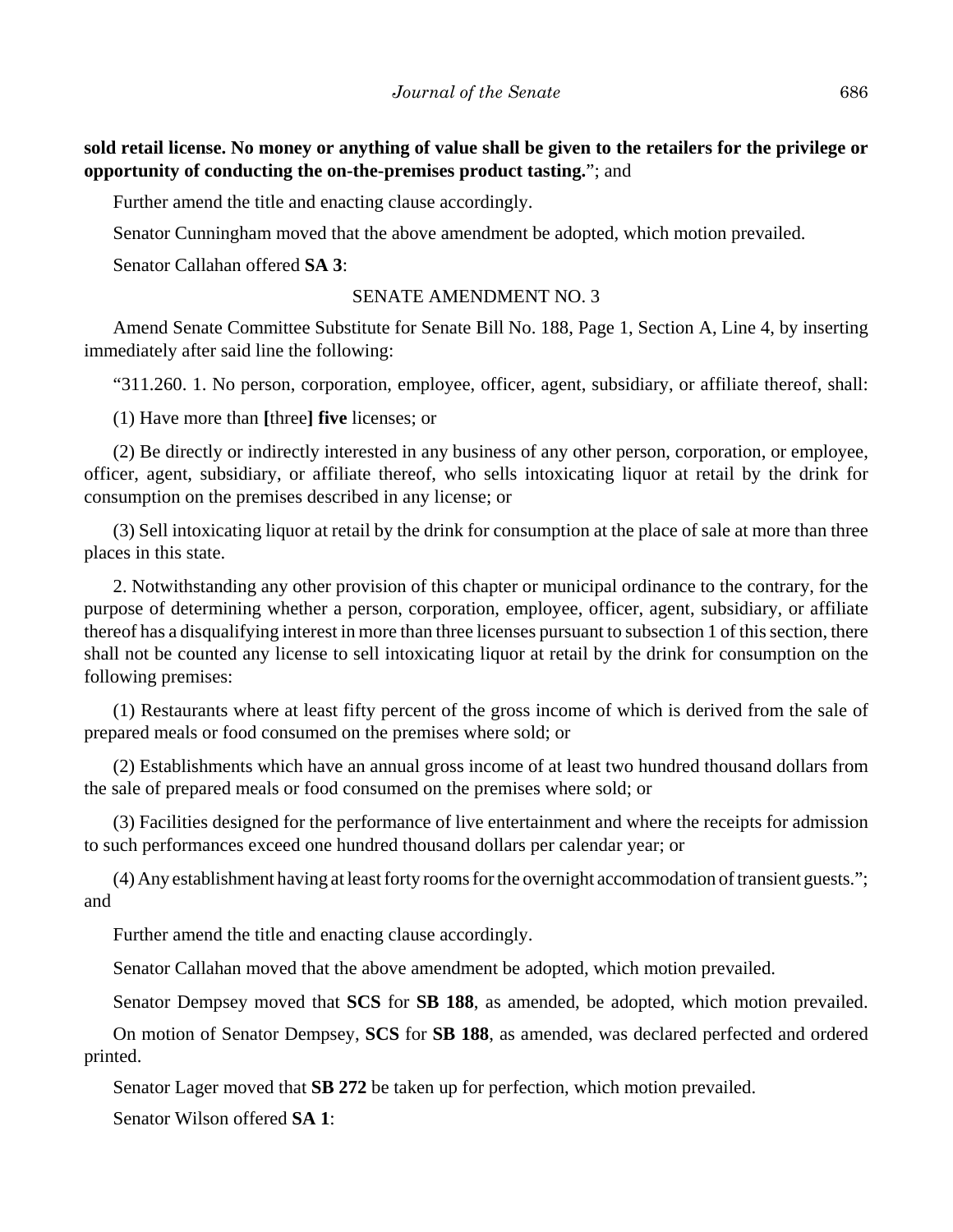#### SENATE AMENDMENT NO. 1

Amend Senate Bill No. 272, Page 1, Section A, Line 2, by inserting after all of said line the following:

"260.273. 1. Any person purchasing a new tire may present to the seller the used tire or remains of such used tire for which the new tire purchased is to replace.

2. A fee for each new tire sold at retail shall be imposed on any person engaging in the business of making retail sales of new tires within this state. The fee shall be charged by the retailer to the person who purchases a tire for use and not for resale. Such fee shall be imposed at the rate of fifty cents for each new tire sold. Such fee shall be added to the total cost to the purchaser at retail after all applicable sales taxes on the tires have been computed. The fee imposed, less six percent of fees collected, which shall be retained by the tire retailer as collection costs, shall be paid to the department of revenue in the form and manner required by the department of revenue and shall include the total number of new tires sold during the preceding month. The department of revenue shall promulgate rules and regulations necessary to administer the fee collection and enforcement. The terms "sold at retail" and "retail sales" do not include the sale of new tires to a person solely for the purpose of resale, if the subsequent retail sale in this state is to the ultimate consumer and is subject to the fee.

3. The department of revenue shall administer, collect and enforce the fee authorized pursuant to this section pursuant to the same procedures used in the administration, collection and enforcement of the general state sales and use tax imposed pursuant to chapter 144, RSMo, except as provided in this section. The proceeds of the new tire fee, less four percent of the proceeds, which shall be retained by the department of revenue as collection costs, shall be transferred by the department of revenue into an appropriate subaccount of the solid waste management fund, created pursuant to section 260.330.

4. Up to five percent of the revenue available may be allocated, upon appropriation, to the department of natural resources to be used cooperatively with the department of elementary and secondary education for the purposes of developing educational programs and curriculum pursuant to section 260.342.

5. Up to twenty-five percent of the moneys received pursuant to this section may, upon appropriation, be used to administer the programs imposed by this section. Up to five percent of the moneys received under this section may, upon appropriation, be used for the grants authorized in subdivision (2) of subsection 6 of this section and authorized in section 260.274. All remaining moneys shall be allocated, upon appropriation, for the projects authorized in section 260.276, except that any unencumbered moneys may be used for public health, environmental, and safety projects in response to environmental emergencies as determined by the director.

6. The department shall promulgate, by rule, a statewide plan for the use of moneys received pursuant to this section to accomplish the following:

(1) Removal of waste tires from illegal tire dumps;

(2) Providing grants to persons that will use products derived from waste tires, or used waste tires as a fuel or fuel supplement; and

(3) Resource recovery activities conducted by the department pursuant to section 260.276.

7. The fee imposed in subsection 2 of this section shall begin the first day of the month which falls at least thirty days but no more than sixty days immediately following August 28, 2005, and shall terminate January 1, **[**2010**] 2020**.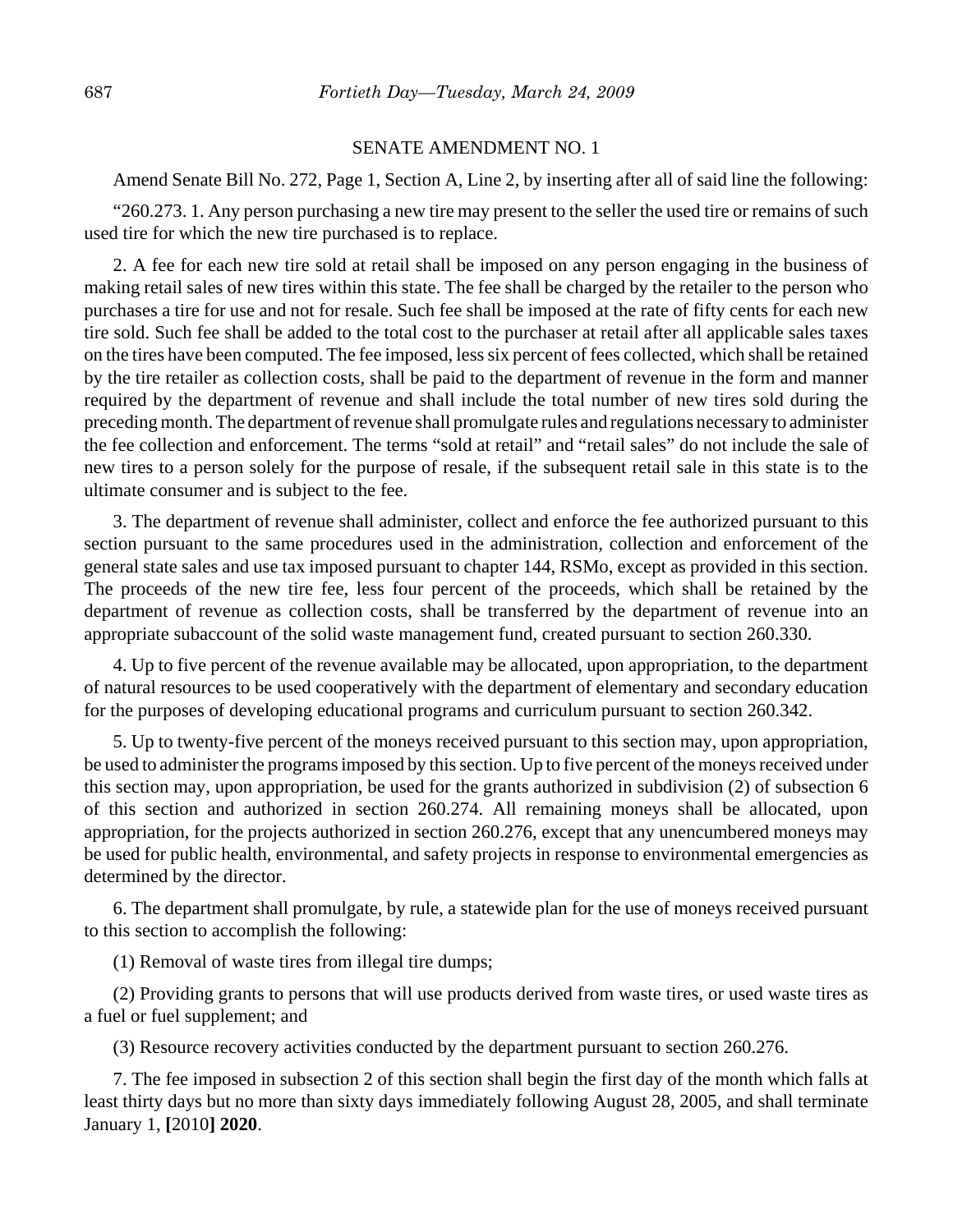8. By January 1, 2009, the department shall report to the general assembly a complete accounting of the tire cleanups completed or in progress, the cost of the cleanups, the number of tires remaining, the balance of the fund, and enforcement actions completed or initiated to address waste tires."; and

Further amend the title and enacting clause accordingly.

Senator Wilson moved that the above amendment be adopted.

Senator Schaefer raised the point of order that **SA 1** is out of order as it goes beyond the scope of the bill.

Senator Stouffer assumed the Chair.

The point of order was referred to the President Pro Tem who ruled it well taken.

President Pro Tem Shields assumed the Chair.

On motion of Senator Lager, **SB 272** was declared perfected and ordered printed.

Senator Schmitt moved that **SJR 5**, with **SCS**, be taken up for perfection, which motion prevailed.

**SCS** for **SJR 5**, entitled:

# SENATE COMMITTEE SUBSTITUTE FOR SENATE JOINT RESOLUTION NO. 5

Joint Resolution submitting to the qualified voters of Missouri, an amendment repealing sections 18(b) and 31 of article VI of the Constitution of Missouri, and adopting two new sections in lieu thereof relating to assessors.

Was taken up.

Senator Schmitt moved that **SCS** for **SJR 5** be adopted.

Senator Smith offered **SA 1**, which was read:

# SENATE AMENDMENT NO. 1

Amend Senate Committee Substitute for Senate Joint Resolution No. 5, Page 1, Section 31, by striking all of said section from the joint resolution; and

Further amend the title accordingly.

Senator Smith moved that the above amendment be adopted, which motion prevailed.

Senator Schmitt moved that **SCS** for **SJR 5**, as amended, be adopted, which motion prevailed.

On motion of Senator Schmitt, **SCS** for **SJR 5**, as amended, was declared perfected and ordered printed.

# **REPORTS OF STANDING COMMITTEES**

Senator Engler, Chairman of the Committee on Rules, Joint Rules, Resolutions and Ethics, submitted the following reports:

Mr. President: Your Committee on Rules, Joint Rules, Resolutions and Ethics, to which were referred **SS** for **SCS** for **SB 167** and **SCS** for **SB 130**, begs leave to report that it has examined the same and finds that the bills have been truly perfected and that the printed copies furnished the Senators are correct.

Also,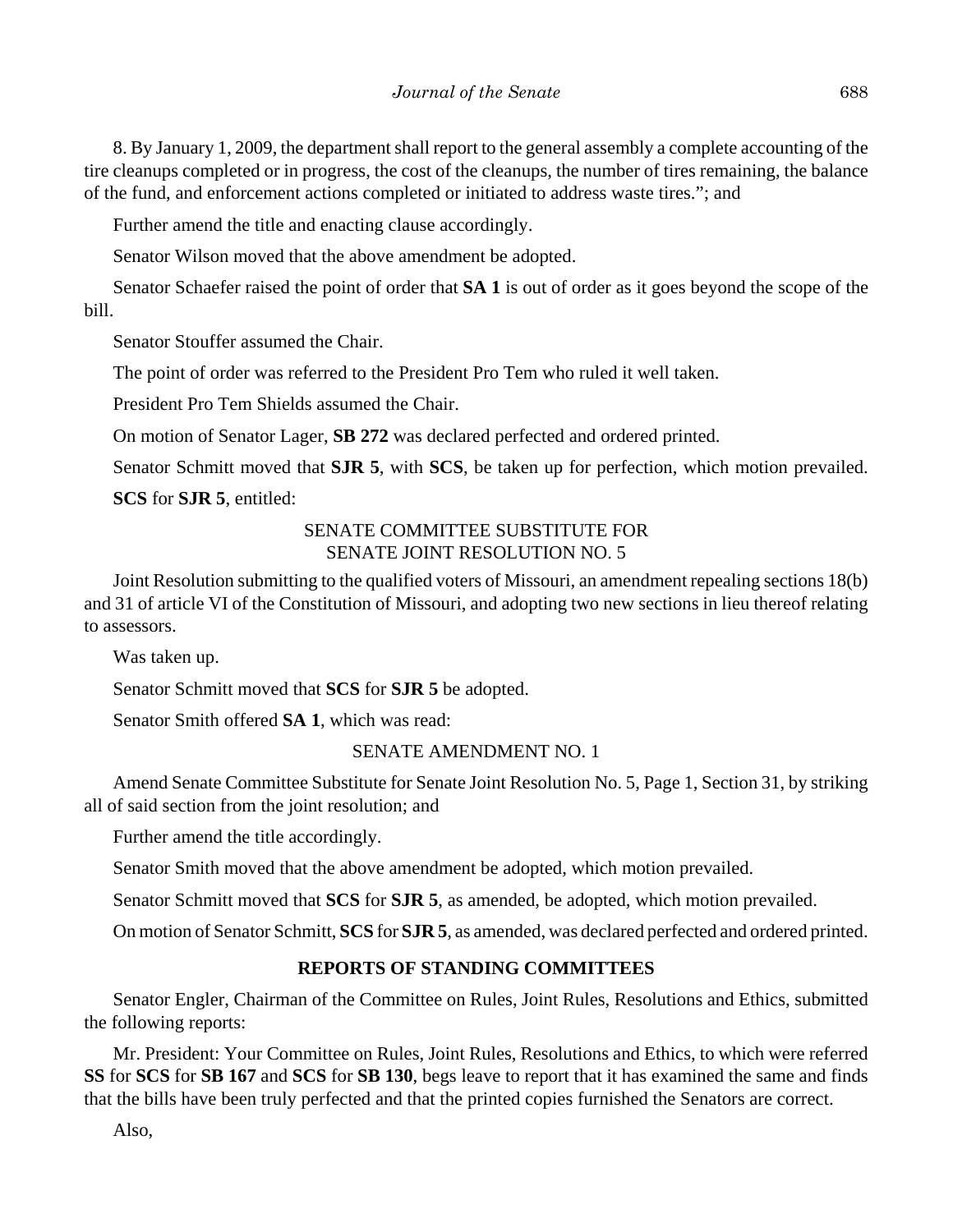Mr. President: Your Committee on Rules, Joint Rules, Resolutions and Ethics, to which was referred **SCR 18**, begs leave to report that it has considered the same and recommends that the concurrent resolution do pass.

Also,

Mr. President: Your Committee on Rules, Joint Rules, Resolutions and Ethics, to which was referred **SCR 23**, begs leave to report that it has considered the same and recommends that the concurrent resolution do pass.

## **REFERRALS**

President Pro Tem Shields referred **HCS** for **HCRs 22** and **25**; and **HCR 13** to the Committee on Rules, Joint Rules, Resolutions and Ethics.

President Pro Tem Shields referred **SS** for **SCS** for **SB 167** to the Committee on Governmental Accountability and Fiscal Oversight.

# **INTRODUCTIONS OF GUESTS**

Senator Dempsey introduced to the Senate, fourth grade students from St. Cletus School, St. Charles.

Senator Cunningham introduced to the Senate, the Physician of the Day, Dr. Elie Azrak, M.D., St. Louis.

Senator Pearce introduced to the Senate, Moses Eberly and Carl Hoover, Warrensburg.

Senator Clemens introduced to the Senate, Mr. and Mrs. Jim Sjothun, Mandy Sjothun and her son, Eric Matthew, and Valerie Sjothun, Marshfield; and Eric Matthew was made an honorary page.

Senator Smith introduced to the Senate, Leah Menshouse, St. Louis.

On behalf of the President, Senator Rupp introduced to the Senate, Craig Lalumandier, his wife, Cheryl and their sons, Luke and Jake, Weldon Spring; and Luke and Jake were made honorary pages.

Senator Dempsey introduced to the Senate, Sharon Lee, St. Peters.

Senator Schmitt introduced to the Senate, Josh Foster, Andy Simpson, Mike Stachiw, Pat Hedge, Matt Gonzalez, Jack LaFontain, Mike Shaw, Thomas Finkenkeller, Will LaChance and Ben Kremer, members of the Political Action Club, DeSmet High School, St. Louis.

Senator Lembke introduced to the Senate, Josh Foster, St. Louis.

Senator Griesheimer introduced to the Senate, Mike and Chuck Marquart, Washington.

Senator Schmitt introduced to the Senate, Sarah Schwegel and her mother, Sandy, St. Louis; and Darrell Smith, Blue Springs.

Senator Cunningham introduced to the Senate, Dani Corbitt, Chesterfield.

On motion of Senator Engler, the Senate adjourned under the rules.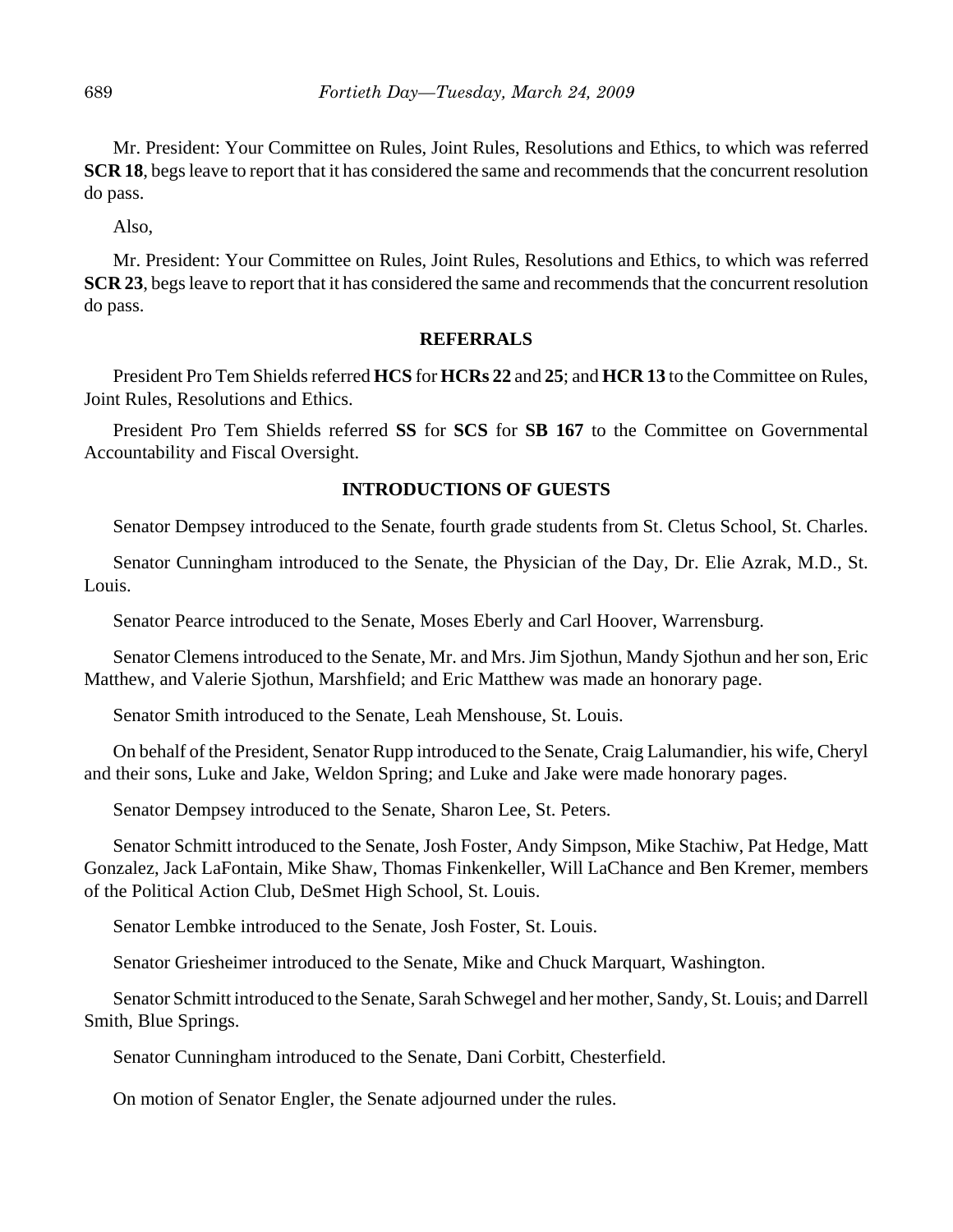# SENATE CALENDAR \_\_\_\_\_\_

# FORTY-FIRST DAY–WEDNESDAY, MARCH 25, 2009 \_\_\_\_\_\_

# FORMAL CALENDAR

# HOUSE BILLS ON SECOND READING

HCS for HB 96 HB 744-Icet HB 287-Day, et al HB 86-Sutherland HCS for HB 242 HB 65-Wilson (119), et al HCS for HB 580 HCS for HB 82 HCS for HB 310 HCS for HB 459 HCS for HB 111 HB 289-Wallace HB 682-Swinger, et al HCS for HB 286 HCS for HBs 46 & 434 HB 678-Wasson HCS for HB 359 HB 239-Jones (89), et al HCS for HB 740 HCS for HJR 23

HCS for HB 247 HCS for HB 236 HB 91-Pollock, et al HCS for HBs 93 & 216 HB 269-Parson, et al HB 488-Schad, et al HB 490-Schad, et al HB 83-Wood HCS for HB 148 HCS for HB 154 HB 376-Hobbs, et al HB 395-Nance, et al HB 218-Ervin HB 400-Nasheed, et al HB 506-Funderburk, et al HCS for HB 251 HB 259-Tilley HCS for HB 124 HB 69-Storch HB 229-Ervin

# THIRD READING OF SENATE BILLS

SCS for SB 176-Stouffer SS for SB 58-Stouffer (In Fiscal Oversight)

SS for SCS for SB 167-Rupp (In Fiscal Oversight) SCS for SB 130-McKenna, et al

#### SENATE BILLS FOR PERFECTION

 1. SB 363-Griesheimer, with SCS 2. SB 355-Dempsey, with SCS

 3. SB 256-Schaefer 4. SB 307-Dempsey and Rupp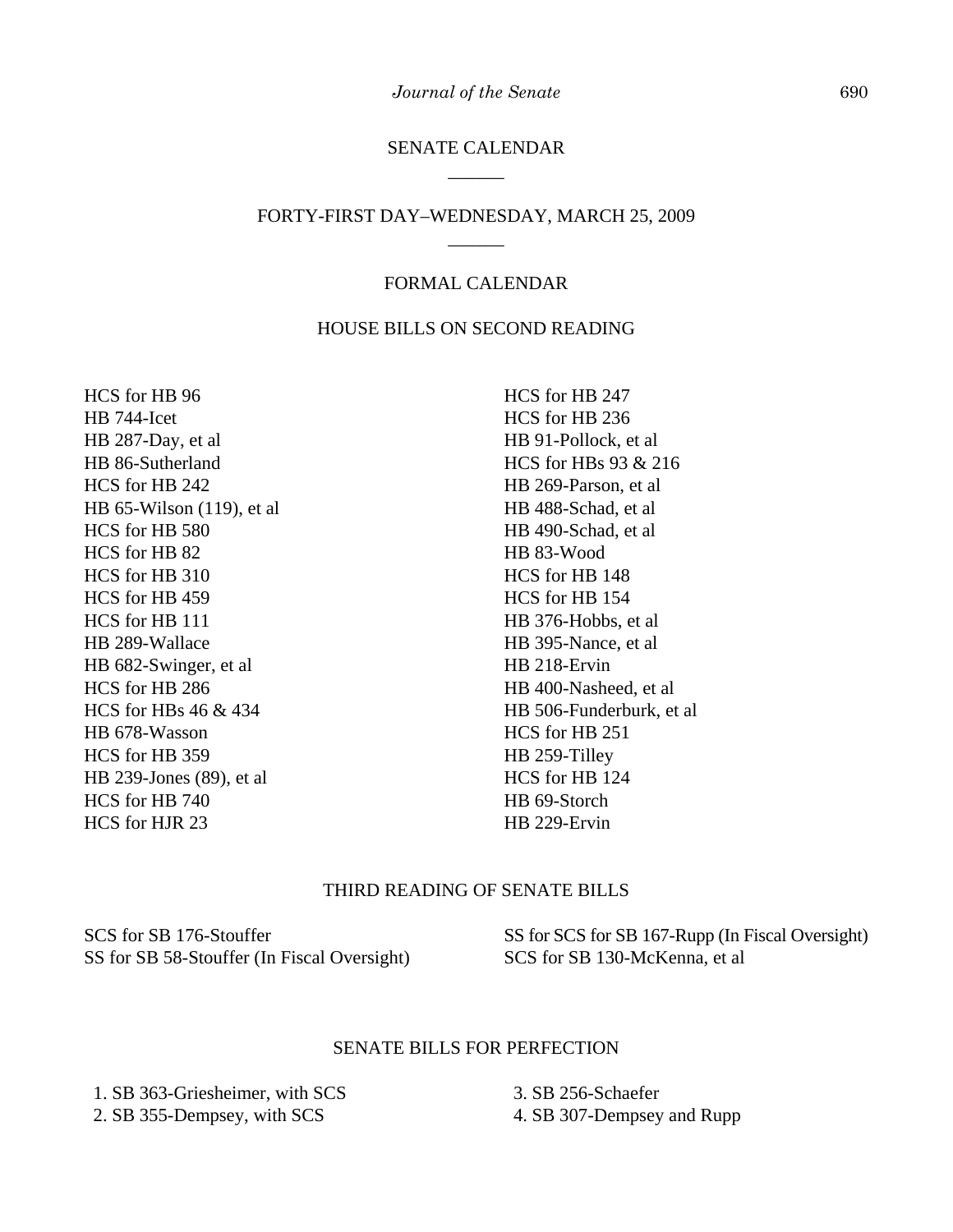5. SB 306-Dempsey, et al, with SCS 6. SJR 3-Crowell 7. SB 409-Stouffer, with SCS 8. SB 364-Clemens and Schaefer 9. SB 527-Nodler and Bray 10. SB 539-Schaefer, with SCS 11. SB 321-Days, et al, with SCS

12. SB 117-Green, with SCS

13. SB 94-Justus, et al, with SCS 14. SB 477-Wright-Jones 15. SB 141-Smith and Wright-Jones, with SCS 16. SB 267-Mayer and Green 17. SBs 335 & 16-Rupp, with SCS 18. SBs 207 & 245-Rupp, with SCS 19. SB 172-Green and Cunningham

# HOUSE BILLS ON THIRD READING

HCS for HB 191, with SCS (Griesheimer) (In Fiscal Oversight)

# INFORMAL CALENDAR

#### SENATE BILLS FOR PERFECTION

SB 5-Griesheimer, with SCS, SS for SCS & SA 2 (pending) SB 7-Griesheimer, with SS (pending) SB 18-Bray, et al, with SCS & SS for SCS (pending) SB 29-Stouffer SBs 45, 212, 136, 278, 279, 285 & 288-Pearce, with SCS, SS for SCS & SA 1 (pending) SB 57-Stouffer, with SCS SB 72-Stouffer, with SCS SB 89-Stouffer, with SCS & SS for SCS (pending)

SB 174-Griesheimer and Goodman, with SCS, SS#2 for SCS & SA 2 (pending) SCS for SB 189-Shields SB 216-Scott, with SCS SBs 223 & 226-Goodman, with SCS (pending) SB 236-Lembke SBs 261, 159, 180 & 181-Bartle and Goodman, with SCS, SS#3 for SCS & SA 1 (pending) SB 264-Mayer SB 284-Lembke, et al SB 291-Shields, with SS & SA 9 (pending)

## CONSENT CALENDAR

#### Senate Bills

Reported 3/11

SB 513-Dempsey SB 396-Justus SB 421-Pearce SB 435-Lembke

SB 296-Scott SB 276-Barnitz SB 337-Rupp SB 468-Justus, with SCS